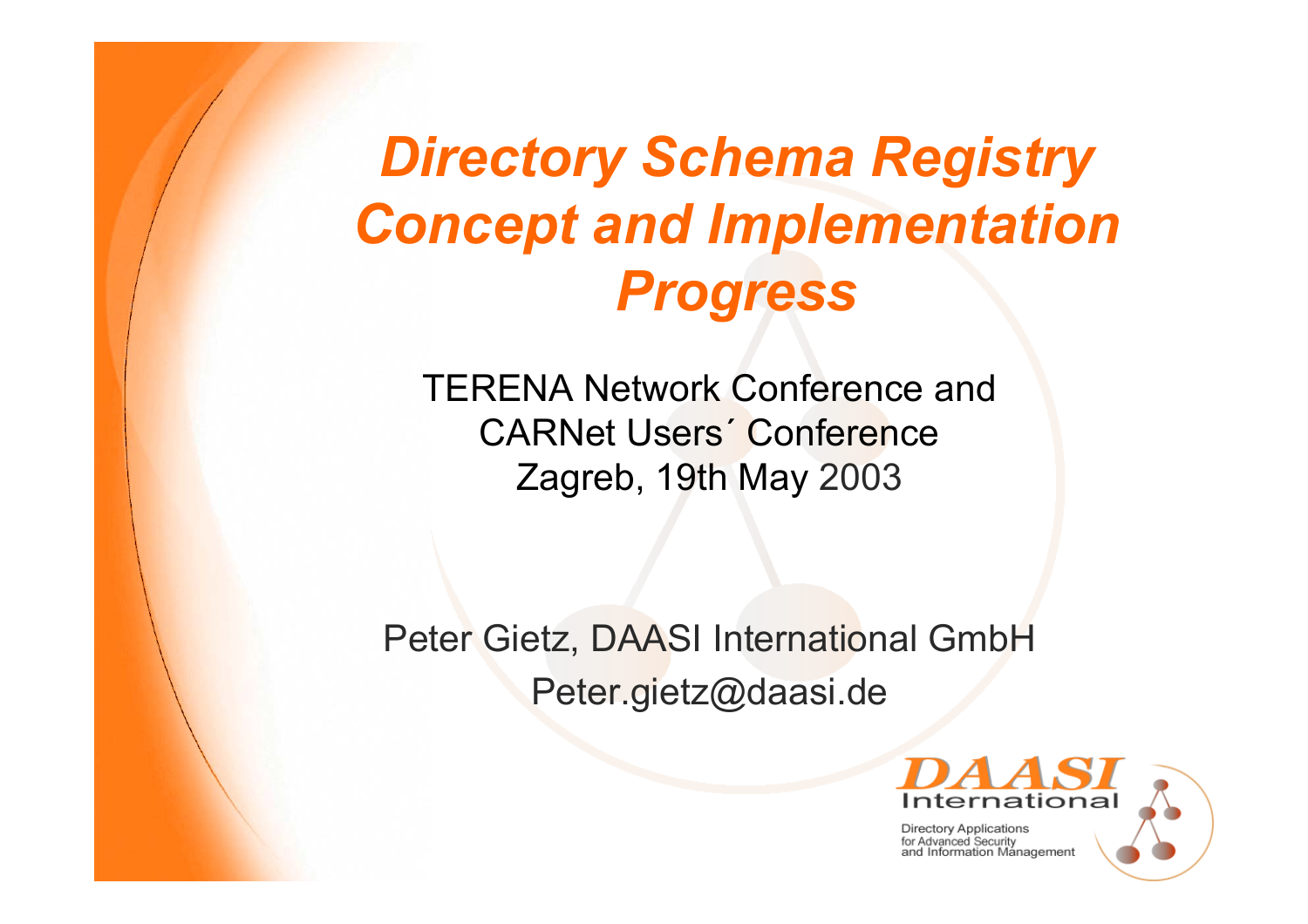### **AGENDA**

- $\triangleright$  Motivation
- ▶ Project Plan
- **► Survey of previous work on directory** schema registry related technologies
- ▶ Existing LDAP schema
- ¾ Incorporation and usage policy
- ¾ Metadata format and DIT structure
- ▶ Software design
- ¾ Implemention progress
- **▶ Business Model**

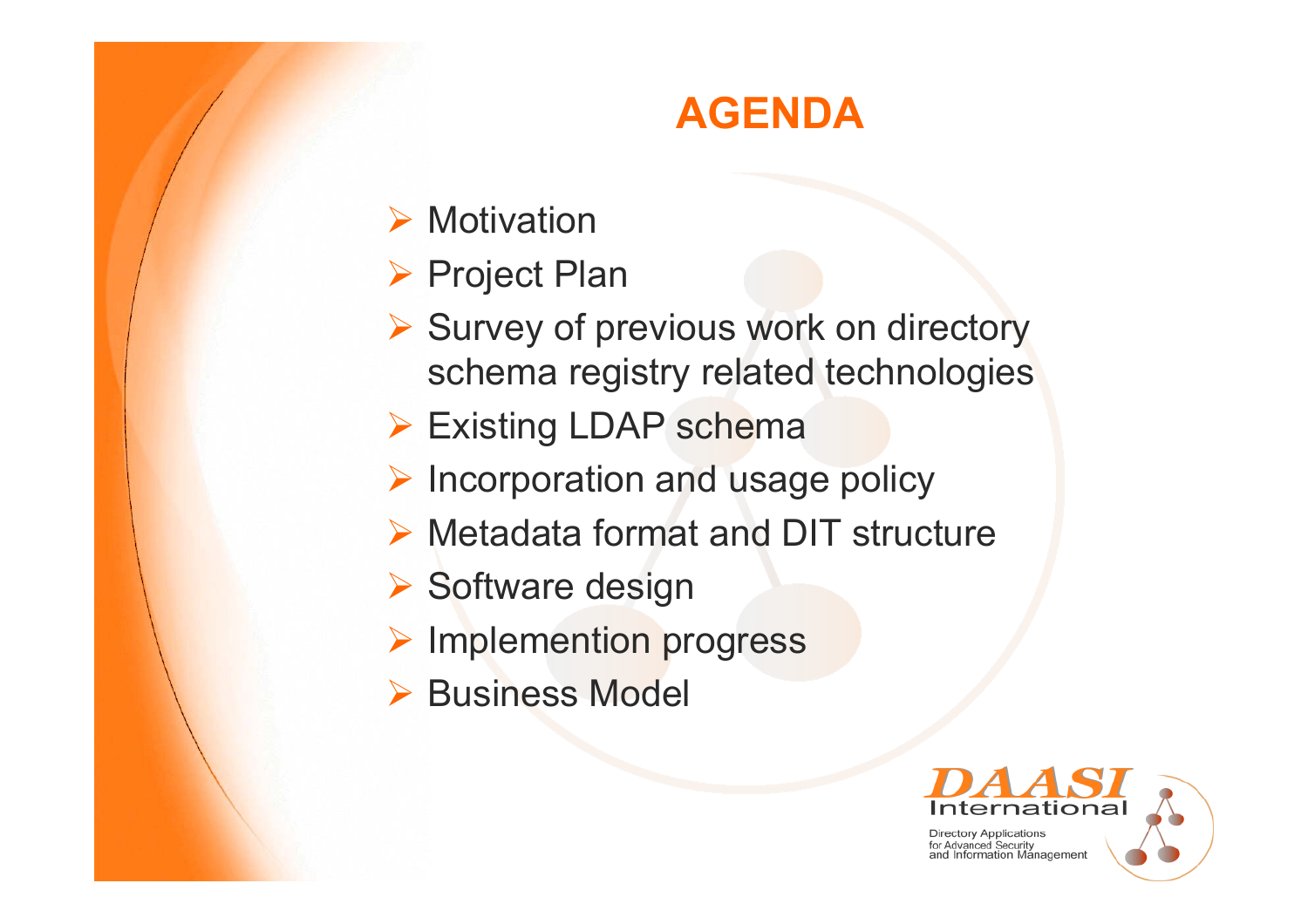#### **Motivation**

- ¾ Common schema (attributes and objec classes) are vital for directory interoperability
- ¾ There are a lot of standards allready out there, people may not know about
- **► There are even more good schema** proposals not (yet) standardized
- ¾ People still tend to reinvent he wheel
- ¾ You can find information on the web but at different places
- ¾ Applications cannot retrieve schema information via LDAP

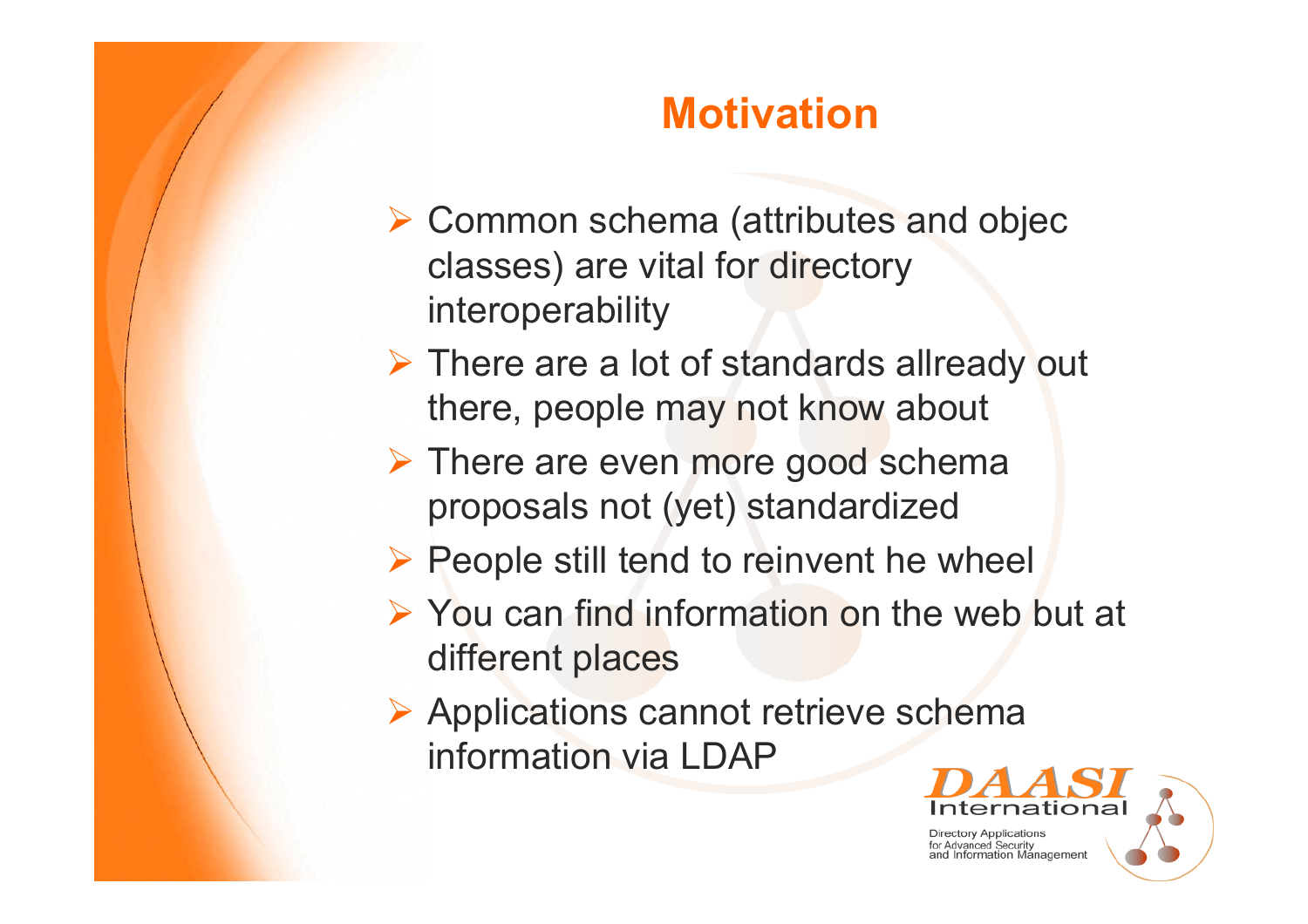### **Project aims**

¾ to set up a LDAP schema registry with

- an easy browsable and searchable Web interface
- **an LDAP interface for retrieval**
- an interface based on MIME types defined in RFC 2927 for submissions of new schema
- $\triangleright$  to define a policy defining the standards for inclusion into the registry
- $\triangleright$  to search for all schema definitions made within the IETF and include them into the registry
- $\triangleright$  to develop a business model to keep the registry alive after the end of the project.



and Information Management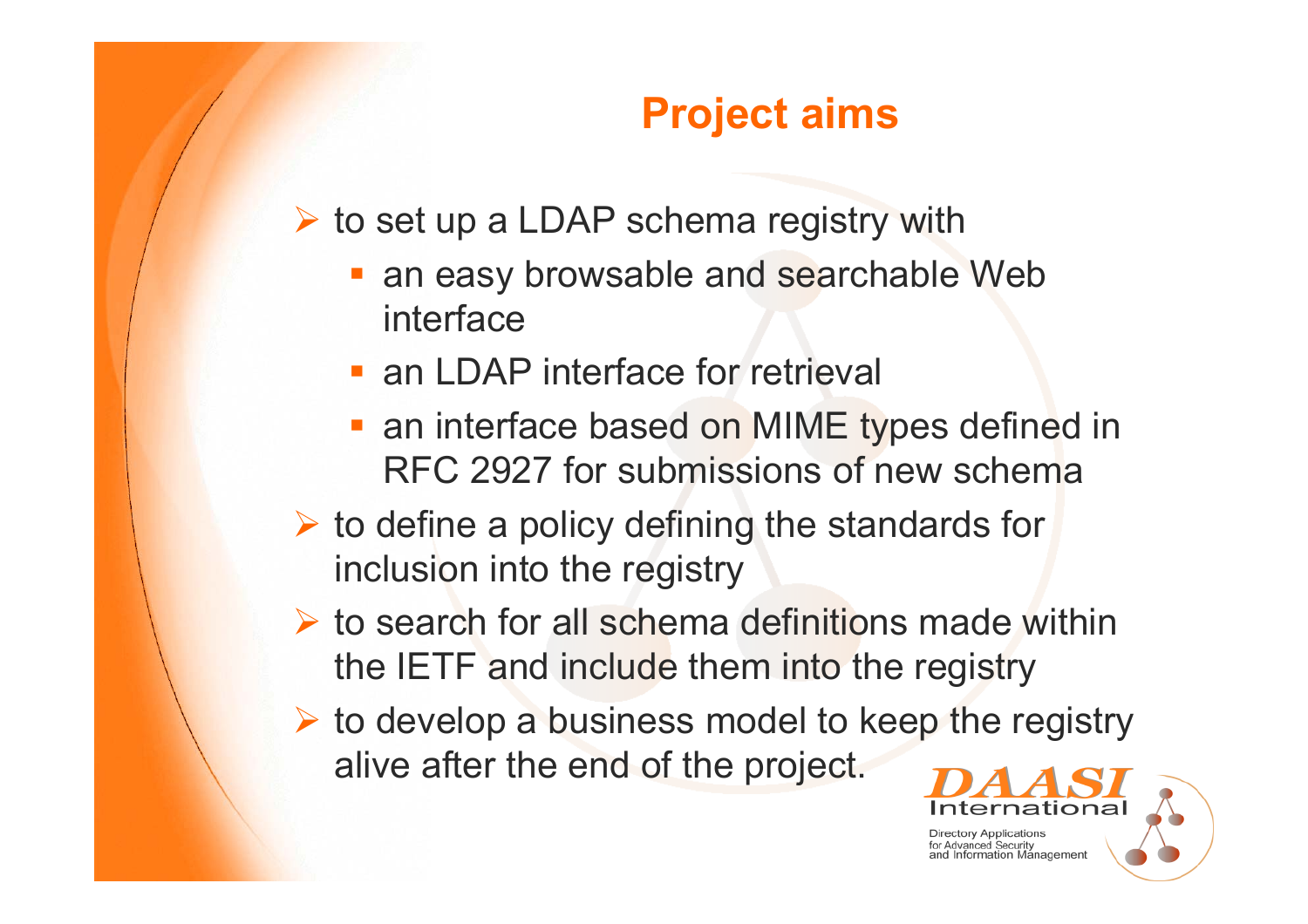# **Project Funding body**

#### $\triangleright$  TERENA

**STATE**  (Trans-European-Research and Education Networkinc Association)

#### ¾ JISC

- **(Joint Information Systems Committee, UK)**
- ¾ REDIRIS
	- (Spanish National Research Network)
- ¾ CESNET
	- **STATE** (Czech National Research Network)
- ¾ POZMAN SUPERCOMPUTING
	- **Contract Contract Contract Contract Contract Contract Contract Contract Contract Contract Contract Contract C**  (Poznan Supercomputing and Networking Center, Poland)
- ¾ DAASI International

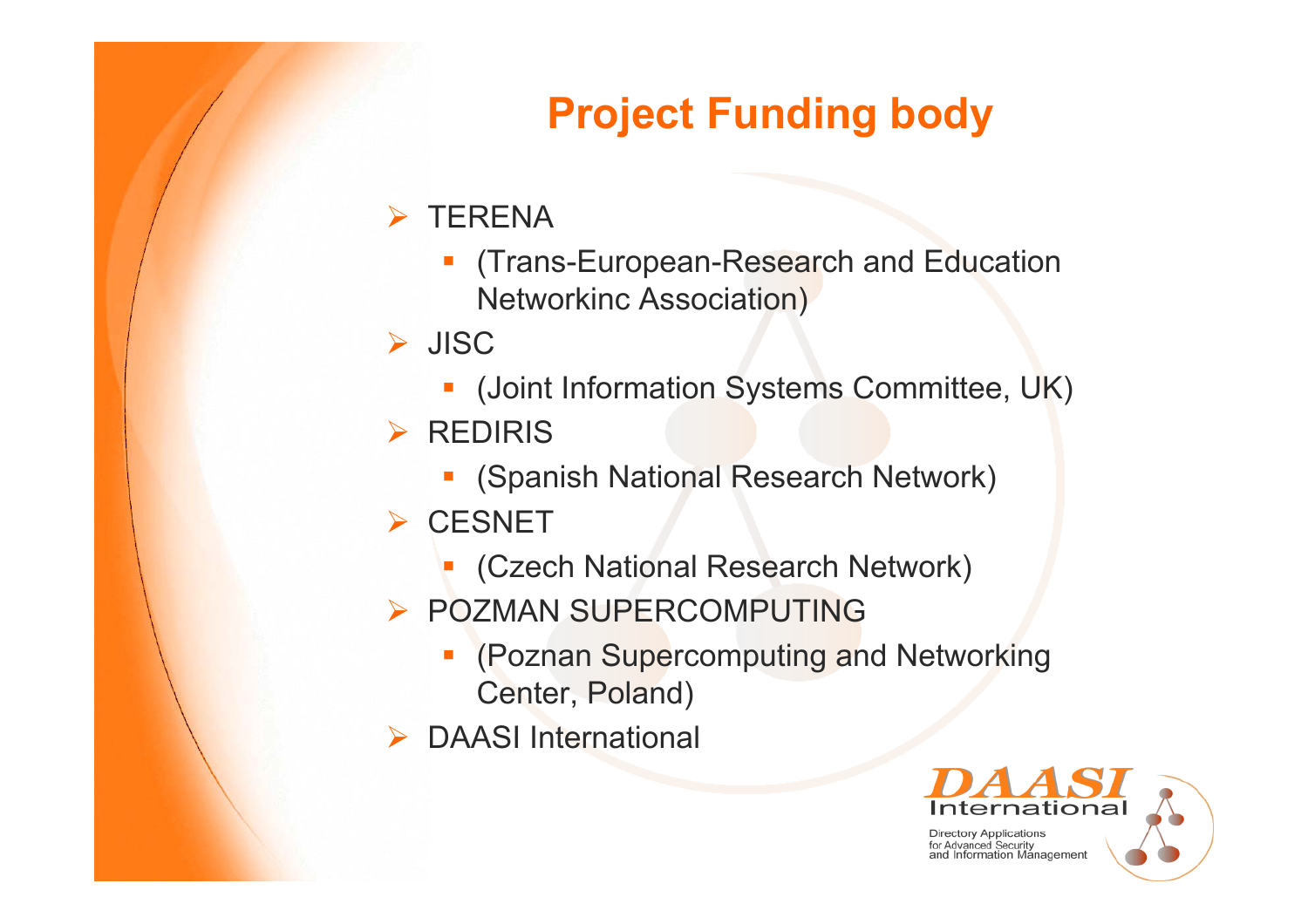### **Project Documentation**

#### ▶ Project Proposal

- ¾ Deliverable B: Survey of previous work on directory schema registry related technologies and existing LDAP schema, version 0.91
- ¾ Deliverable B-2: Bibliography for the Directory Schema Registry Project, version 0.91
- ¾ Deliverable D: Definition of an incorporation and usage policy for a Directory Schema Registry, version, version 0.9
- ¾ Deliverable C: Definition of a metadata format and DIT structure, version 0.9
- ¾ Deliverable E: Software Spec (coming soon)

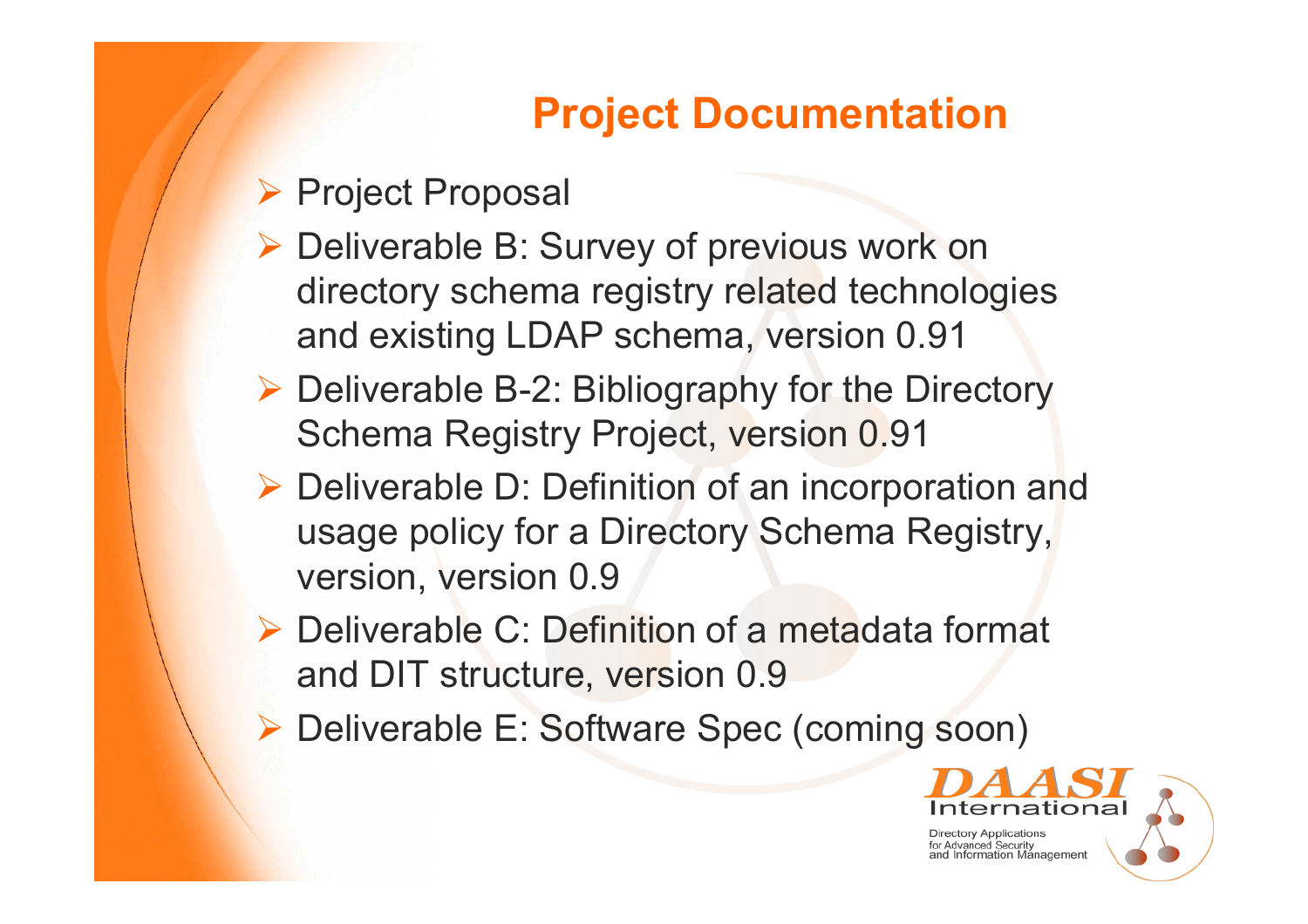### **What is out there already**

- $\triangleright$  The subschema mechanism defined in X.500
- ¾ The alternative mechanism of RFC 1804
- ¾ IANA procedures for registering LDAP elements
- ¾ The proposal of the IETF Schema Working Group
- ¾ LDAP Schema Viewer at http://ldap.akbkhome.com/
- ¾ Novell schema registry
- ¾ Object Identifier Registry of Harald Alvestrand at www.alvestrand.no//objectid
- ¾ The Object identifier tree of ASN.1.Information site at http://asn1.elibel.tm.fr/en/index.htm
- ¾ XML.org registry at http://www.xml.org/xml/registry.jsp
- **▶ Some more on Metadata and RDFS**

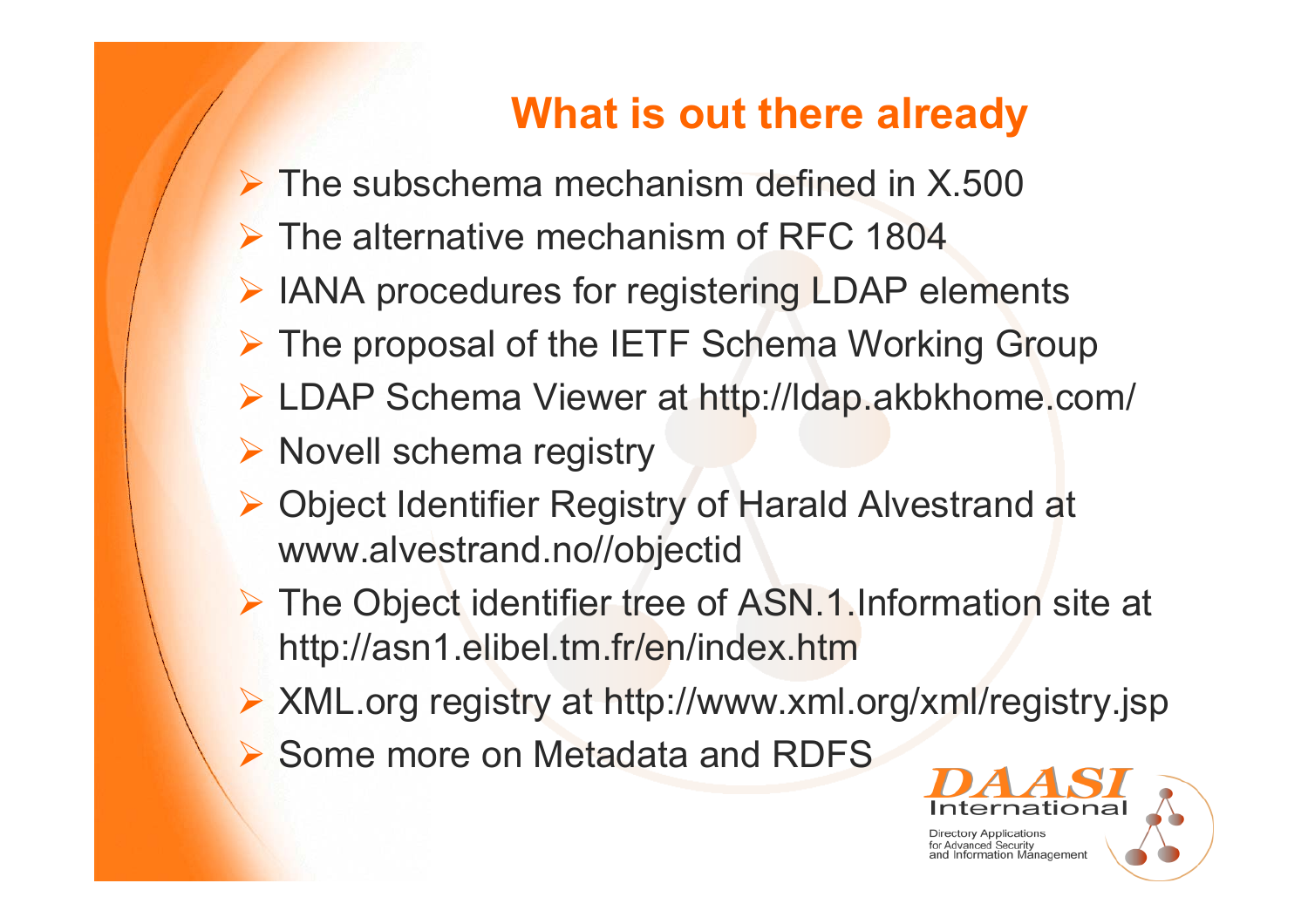### **Work that could be used**

#### ¾ IETF WG schema

- **Perovided specifications for a schema** listing service for the directory technologies LDAP, Whois, Whois++ and Rwhois.
- **The idea was to provide a single point of** discovery, to promote reuse, reduce duplication of effort and to promote interoperability.
- **This work is based on a document [RFC** 2425] that defines a MIME Content-Type for holding directory information.

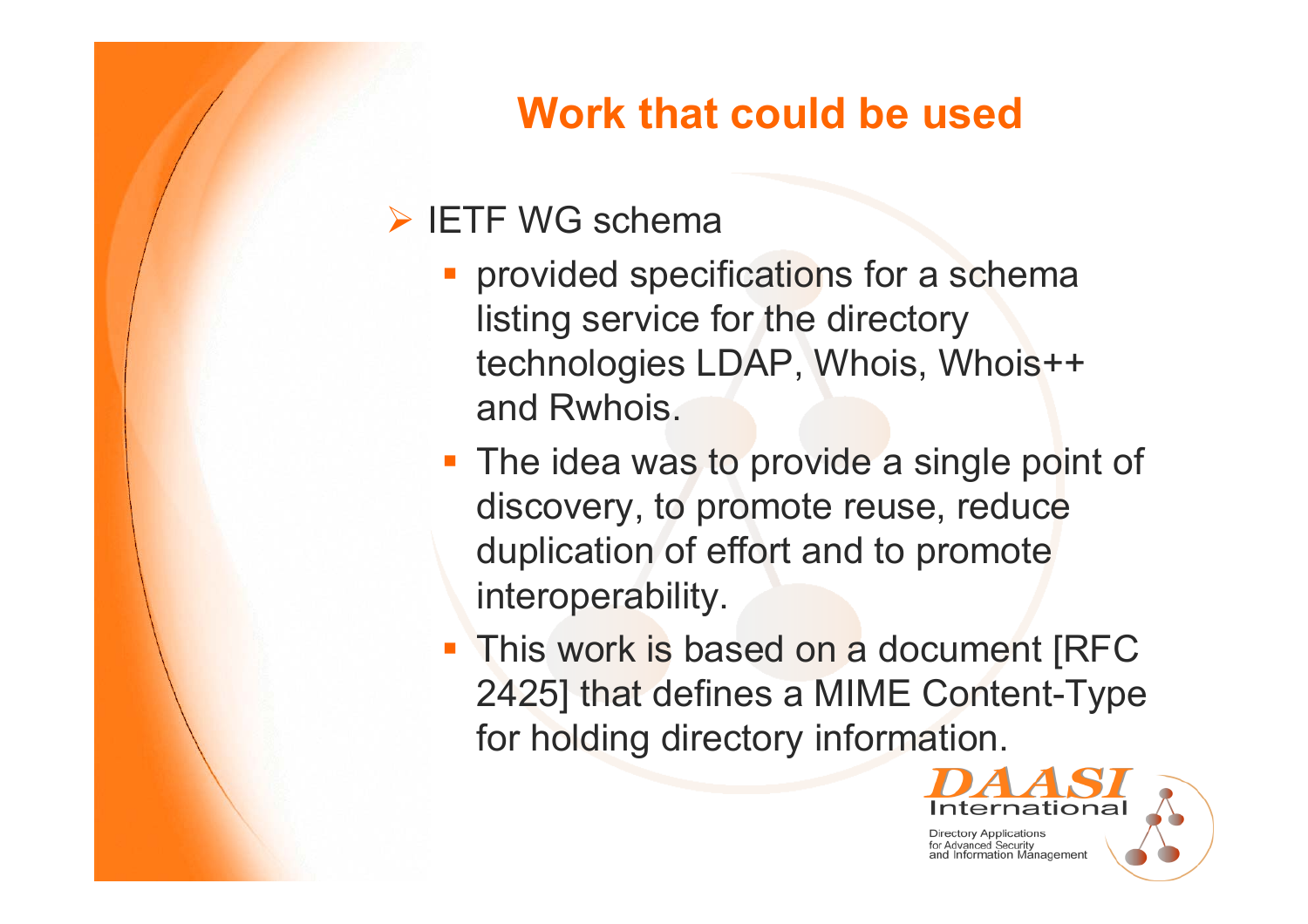### **Schema WG docs**

- ¾ Apple, C., "Directory Schema Listing File Names", <draft-ietf-schema-file-list-01.txt>, April 1998 (expired), http://www.watersprings.org/pub/id/draftietf-schema-file-list-01.txt
- ¾ Apple, C., "Directory Schema Listing Meta Data", <draft-ietf-schema-mime-metadata-01.txt>, April 1998, (expired), http://www.watersprings.org/pub/id/draft-ietf-schema
	- mime-metadata-01.txt
- ¾ Apple, C., "Directory Schema Listing Procedures", <draft-ietf-schema-proc-list-01.txt>, April 1998 (expired), http://www.watersprings.org/pub/id/draftietf-schema-proc-list-01.txt
- ¾ Apple, C., "Requirements for the Initial Release of a Directory Schema Listing Service", <draft-ietfschema-rqmts-list-01.txt>, April 1998 (expired), http://www.watersprings.org/pub/id/draft-ietf-schemarqmts-list-01.txt

**Directory Applications** for Advanced Security and Information Management

ernationa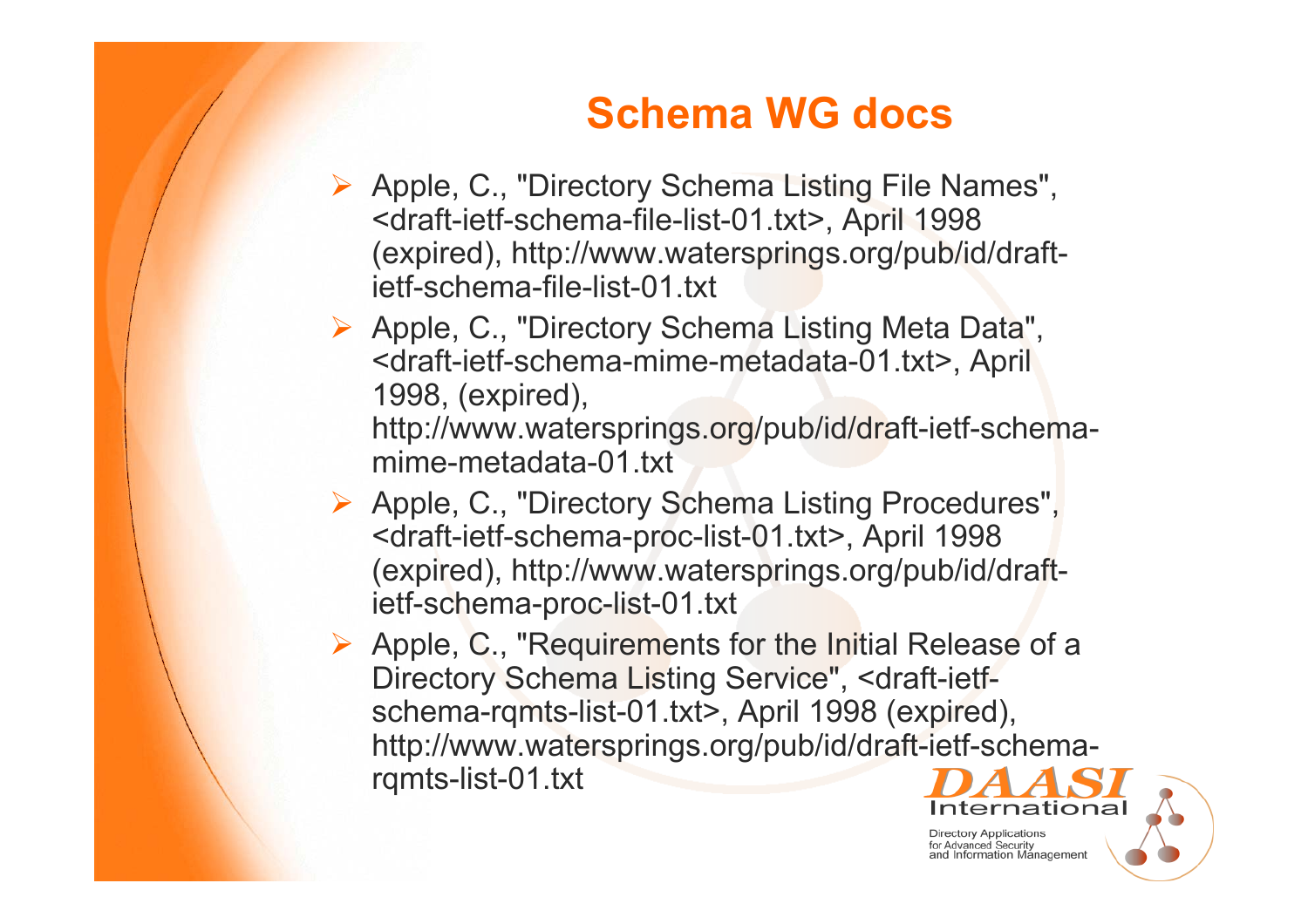### **Existing X.500/LDAP schema**

- ¾ X.500 schema standards ([X.520] and [X.521])
- ¾ IETF LDAP schema standards (27 RFCs from RFC 1274 to RFC 3296)
- ¾ DMTF CIM LDAP
- ▶ Open Group LDAP DCE
- ¾ Internet 2/EDUCAUSE EduPerson, eduOrg
- ¾ Proprietary schema from Novell, Netscape, SUN, **Microsoft**
- ¾ LDAP schema of research projects
- ¾ LDAP Schema for Grid Computing (Globus Toolkit)
- ¾ LDAP schema of Open Source Projects

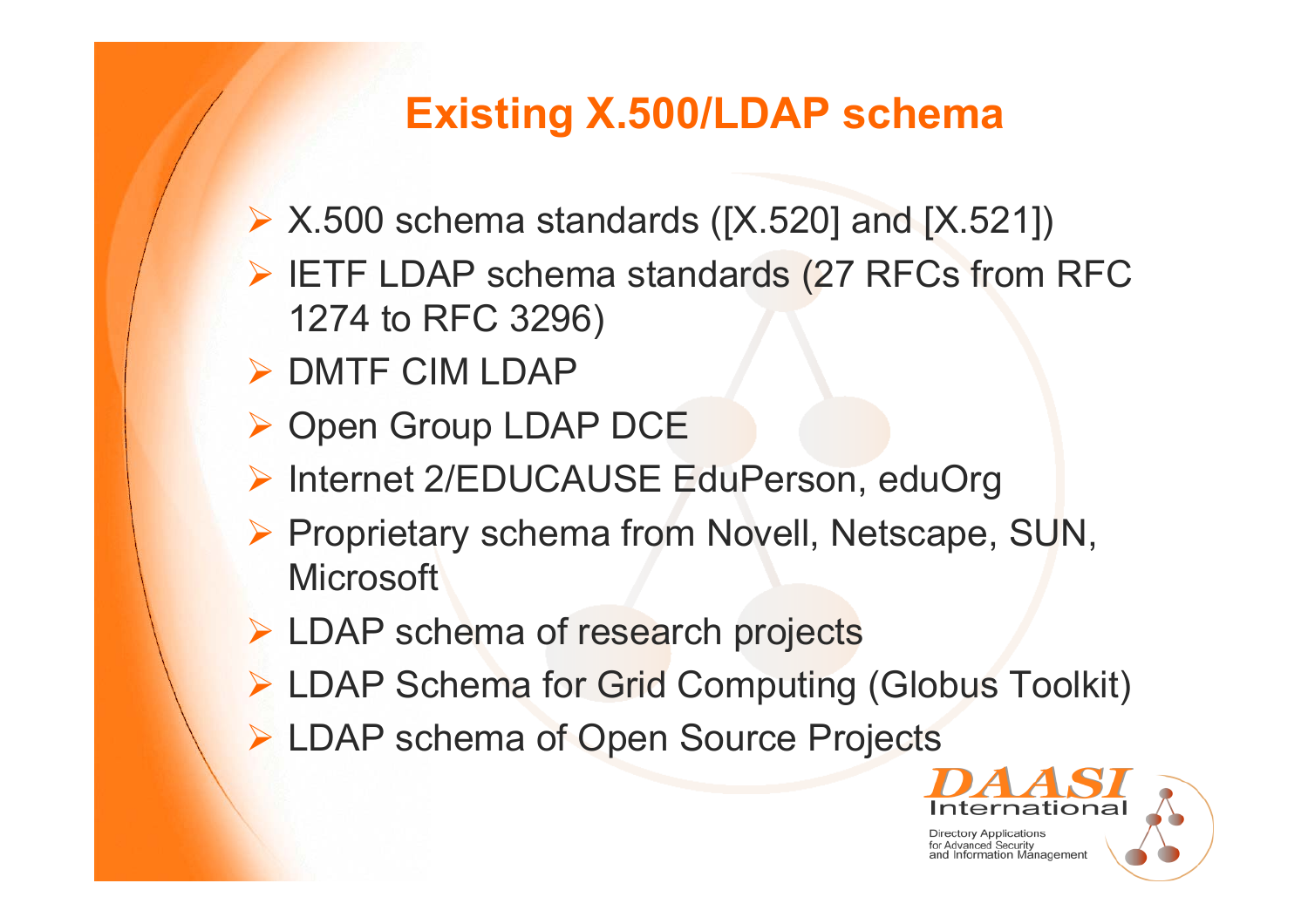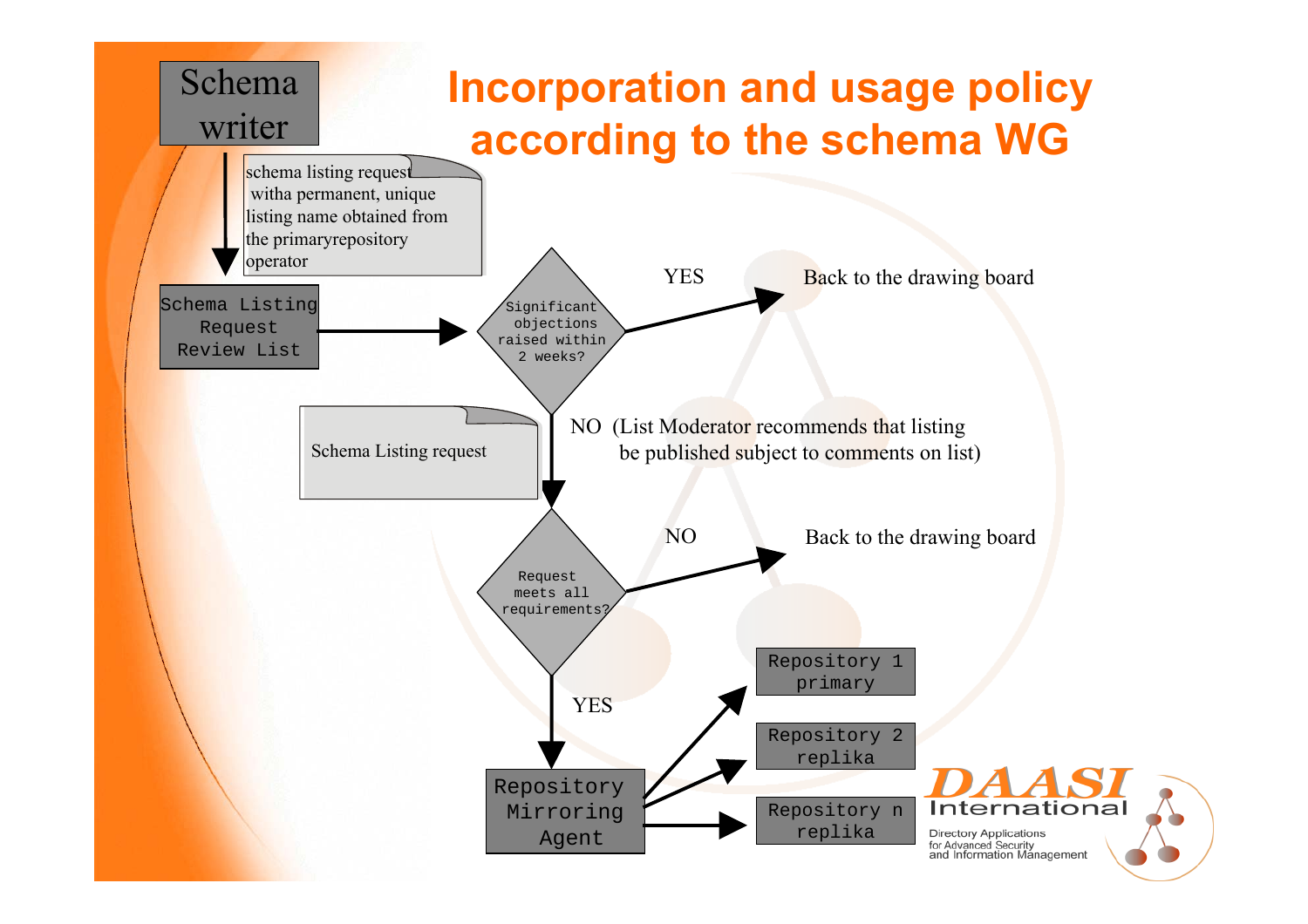### **Policy of the Direcory Schema Registry (DSR)**

- $\triangleright$  Establishment of an open list for discussion about schema inclusion
- ¾ Specification of a moderator who interacts with the DSR operator
- $\triangleright$  Specification of the Policy Board
- $\triangleright$  Specification of the syntactical requirements for schema submission: formats, encoding, naming, process for checking syntax and OID.
- ¾ Specification of semantic requirements for schema submission defining a mandatory minimal set of metadata for single schema elements and <sup>a</sup> whole schema, bibliographical data and additional information on author and contact person
- $\triangleright$  Specification of a version control
- $\triangleright$  Specification of the registration process
- ¾Specification of the comment mechanism
- $\triangleright$  Specification of the update process
- $\triangleright$  Specification of the actions and responsibilities of the DSR operator

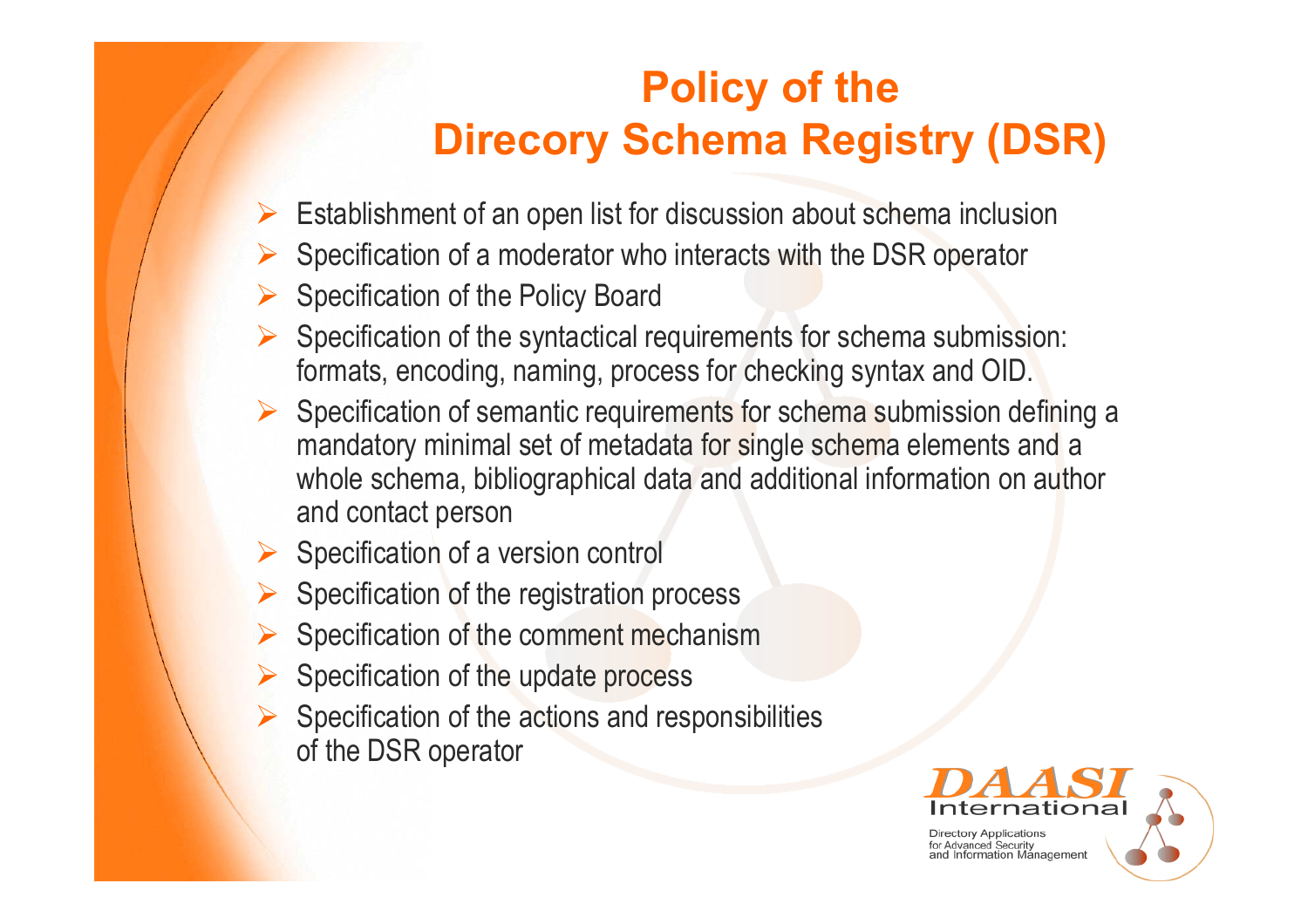## **DSR Policy Board**

- $\triangleright$  finalise the decisions about the processes
- ¾ control the whole process
- $\blacktriangleright$  appoint experts for review
- $\triangleright$  reassign responsibility for a schema
- $\triangleright$  moderate the discussion list
- $\triangleright$  decide about schema inclusion and classification of its status

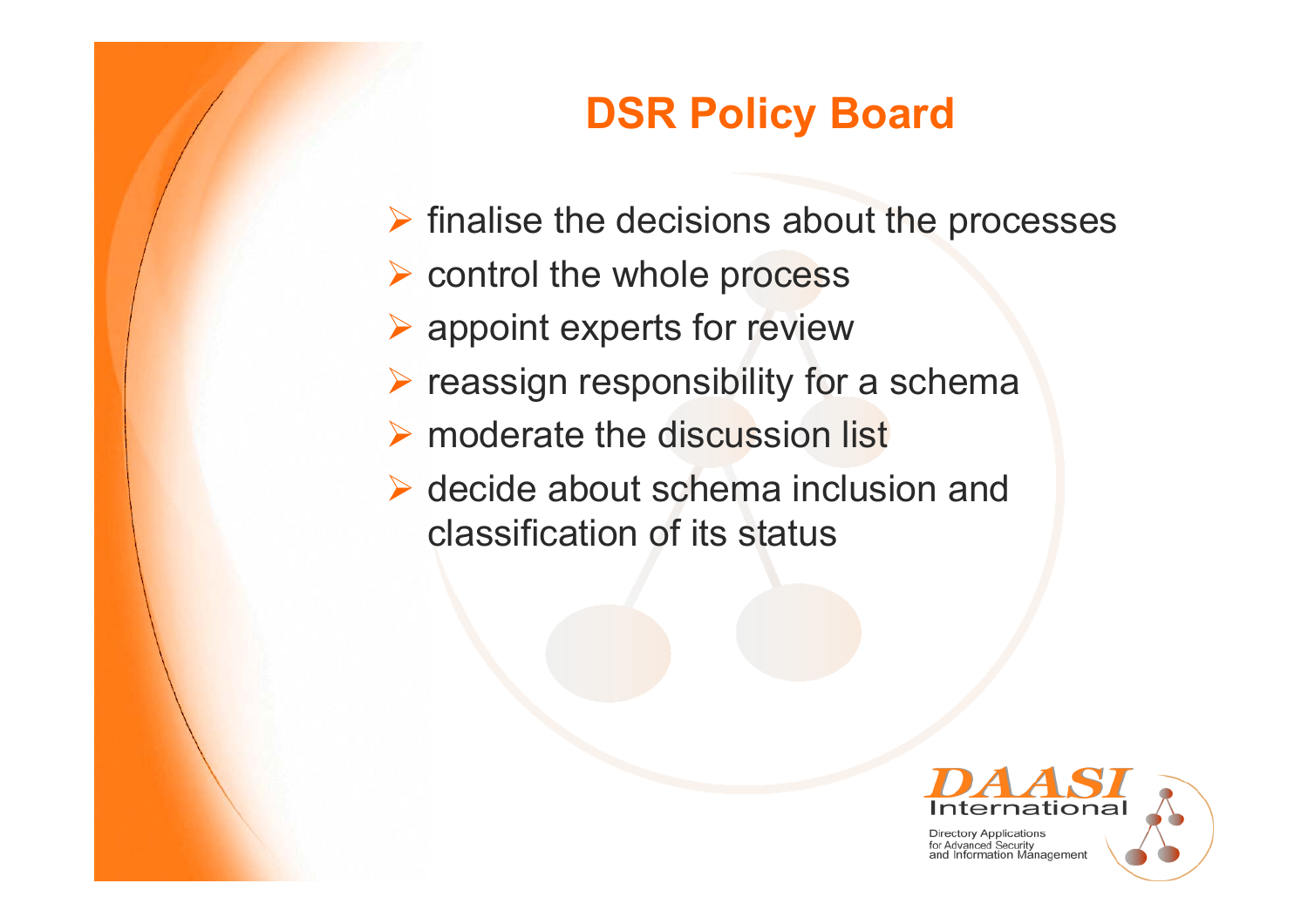## **DSR Operator**

- $\triangleright$  Provide and run the technical infrastructure for operating the DSR (hardware, LAP-Server, Webgateway, Mailinglist)
- ¾ Provide OIDs and additional numbers for uniquely identifying schema submissions, including versioning
- $\triangleright$  Perform the specified schema checks.
- $\triangleright$  Forward schema registration requests to the policy board.
- $\triangleright$  Include schema according to the instructions of the policy board.
- $\triangleright$  Provide technical advice to the policy board.
- **► Contribute to the dissemination of project results and** to Public Relations of the DSR.
- $\triangleright$  Act as a communication mediator between different interest groups.

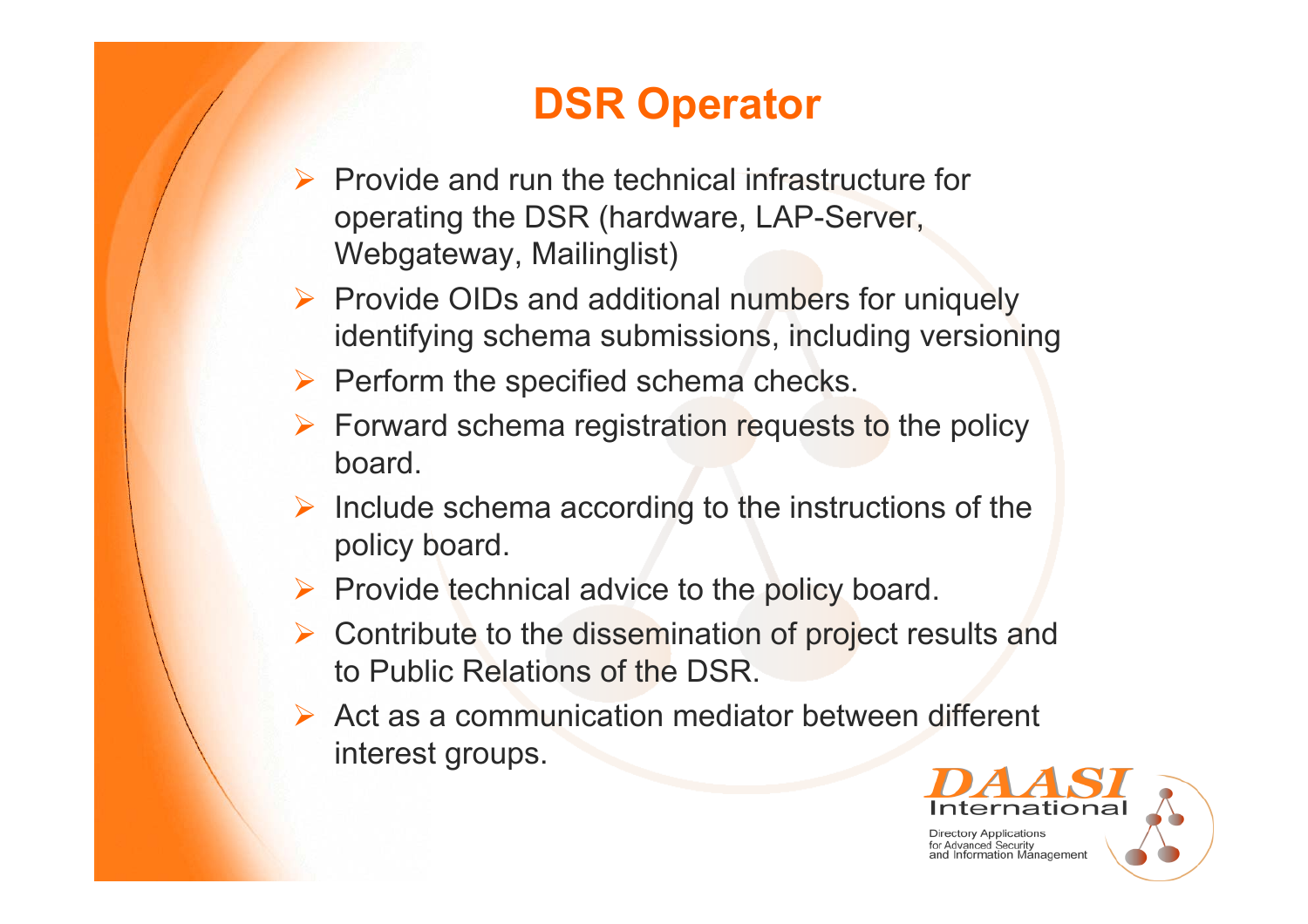### **What info will be stored**

- ¾ Metadata on specification document
- ¾ LDAP compliant definitions of the schema elements
- **► Single parts of schema element definitions,** e.g., MUST attributes in Object Classes
- ¾ Metadata as specified by the IETF WG schema
- ▶ Separate OID tree
- $\triangleright$  Additional metadata

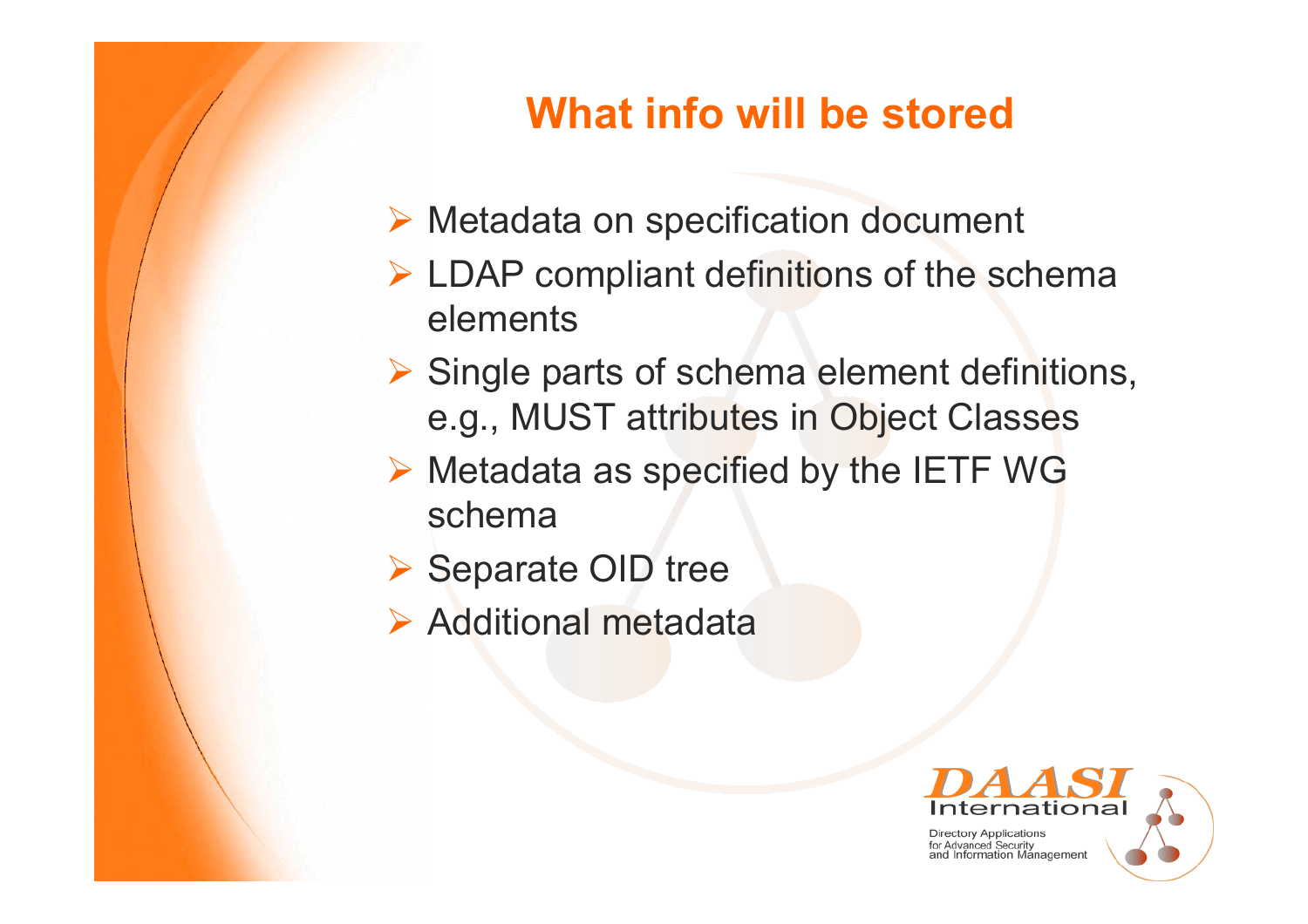### **LDAP Schema specified**

 $\triangleright$  Metadata for bibliographical references

- The Dublin Core Metadata set and its LDAP representation
- Additional schema for person information
- Ξ The front matter elements of RFC 2629
- $\triangleright$  Metadata specified by the IETF schema WG
	- MIME types for schema metadata and their LDAP representation (draft-ietf-schema-mimemetadata-01.txt)
	- MIME types for LDAP schema elements and their LDAP representation (RFC 2927)
- $\triangleright$  Additional schema for the DSR
	- Schema for additional schema elements not specified in RFC 2927
	- Schema for storing an OID tree
	- Schema for storing the single parts of schema element definitions
	- Schema for additional metadata

**Directory Applications** for Advanced Security

Information Management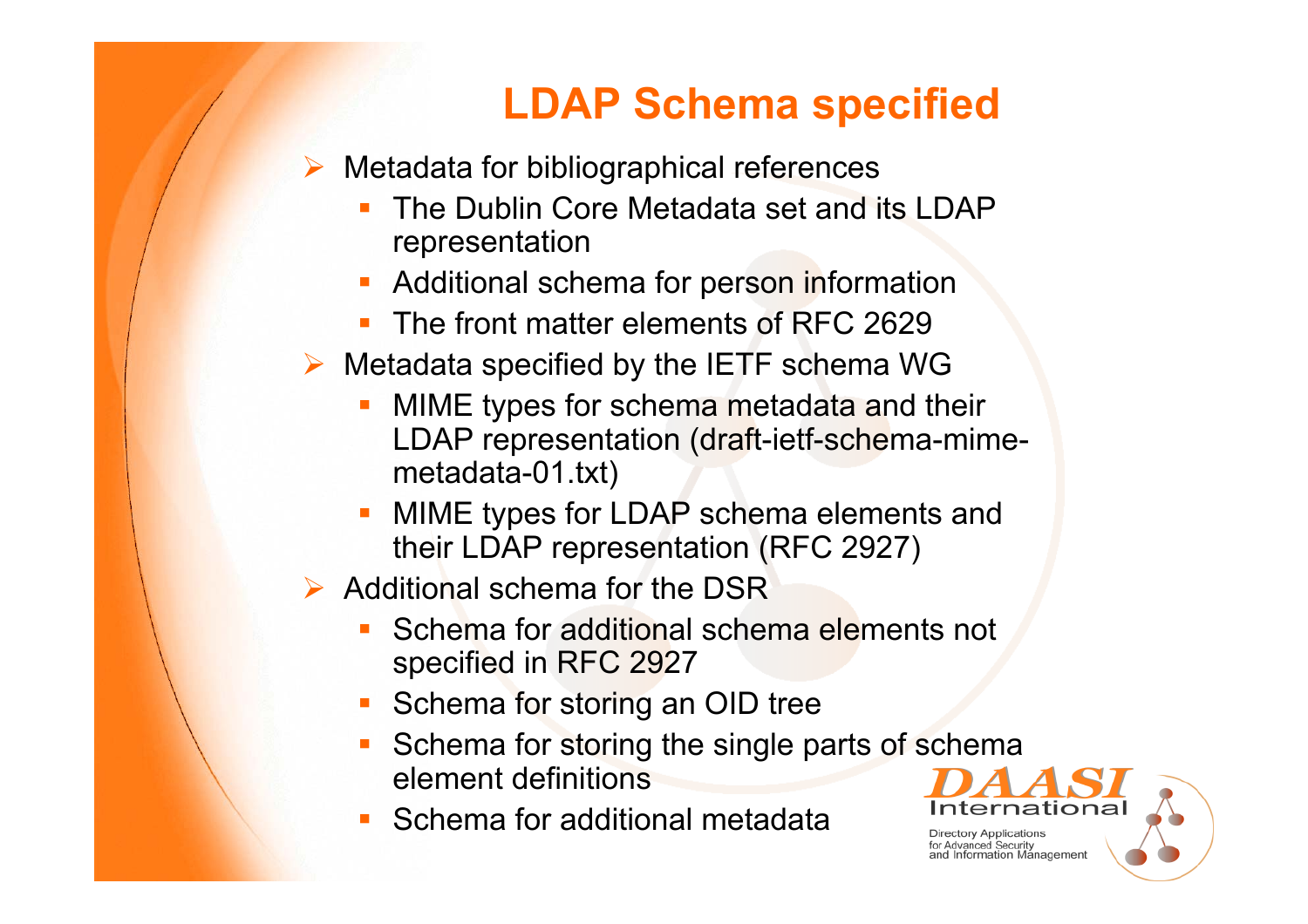#### **Dublin Core Metadata specification documents**

```
objectclass ( 1.3.6.1.4.1.10126.1.7.4.1
    NAME 'dcContainerObject'
    DESC 'object containing the Dublin Core attributes'
    SUP top
    AUXILIARYMAY ( dcTitle $ dcCreator $ dcCreatorPointer $ dcSubject $
          dcDescription $ dcPublisher $ dcPublisherPointer $
           dcContributor $ dcContributorPointer $ dcDate $ dcType $
           dcFormat $ dcIdentifier $ dcSource $ dcLanguage $
           dcRelation $ dcCoverage $ dcRights $ dcAudience ) )
 ( 2.16.840.1.113730.3.2.2 
     NAME 'dcCreatorInfoContentRule'
     DESC 'Profile for the use of object class inetOrgPerson to 
           describe an author of a specification document'
     AUX dcPersonObject
     MUST ( cn $ sn )
     MAY ( c $ initials $ o $ street $ l $ st $ postalCode $
           telephoneNumber $ mail $ labeledURI $ displayName $
           givenName $ preferredLanguage )
```
**Directory Applications** 

for Advanced Security and Information Management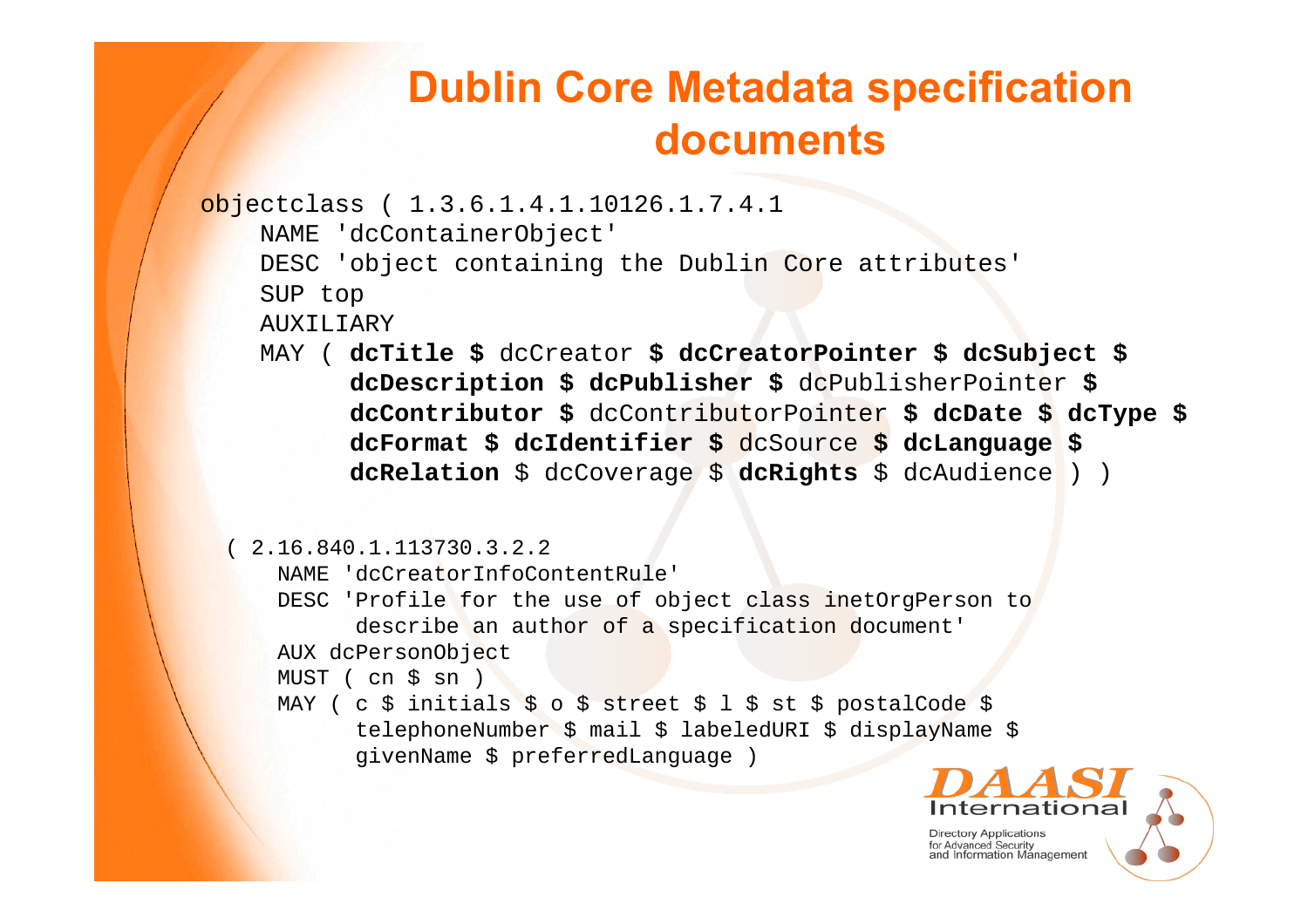#### **Metadata of the schema WG**

```
objectclass ( 1.3.6.1.4.1.10126.1.8.4.2
    NAME 'srSchemaPakMetadataObject'
    DESC 'object containing metadata on a schema according
          to the IETF schema WG specifications'
    SUP top
    AUXILIARY
   MUST ( srListingName $ srListingTitle $ srListingUse $
           srSchemaUnitSpecFiles $ srContactPersonPointer $
           srAuthContactPointer $ srListingSecurityNote $
           srSchemaUnitSpecURL $ srListingCreatedTime $ srPakMemberURI )
   MAY ( srRelatedToListing $ srMoreInfoURI $ srListingComment ) )
objectclass ( 1.3.6.1.4.1.10126.1.8.4.3
     NAME 'srSchemaPerson'
    DESC 'object containing metadata on a schema according
          to the IETF schema WG specifications'
    SUP top
    STRUCTURAL
    MUST ( srContactName $ srContactLanguage $ srContactEmail $
            srContactPhone $ srContactAddress )
    MAY ( description $ title ) )
```
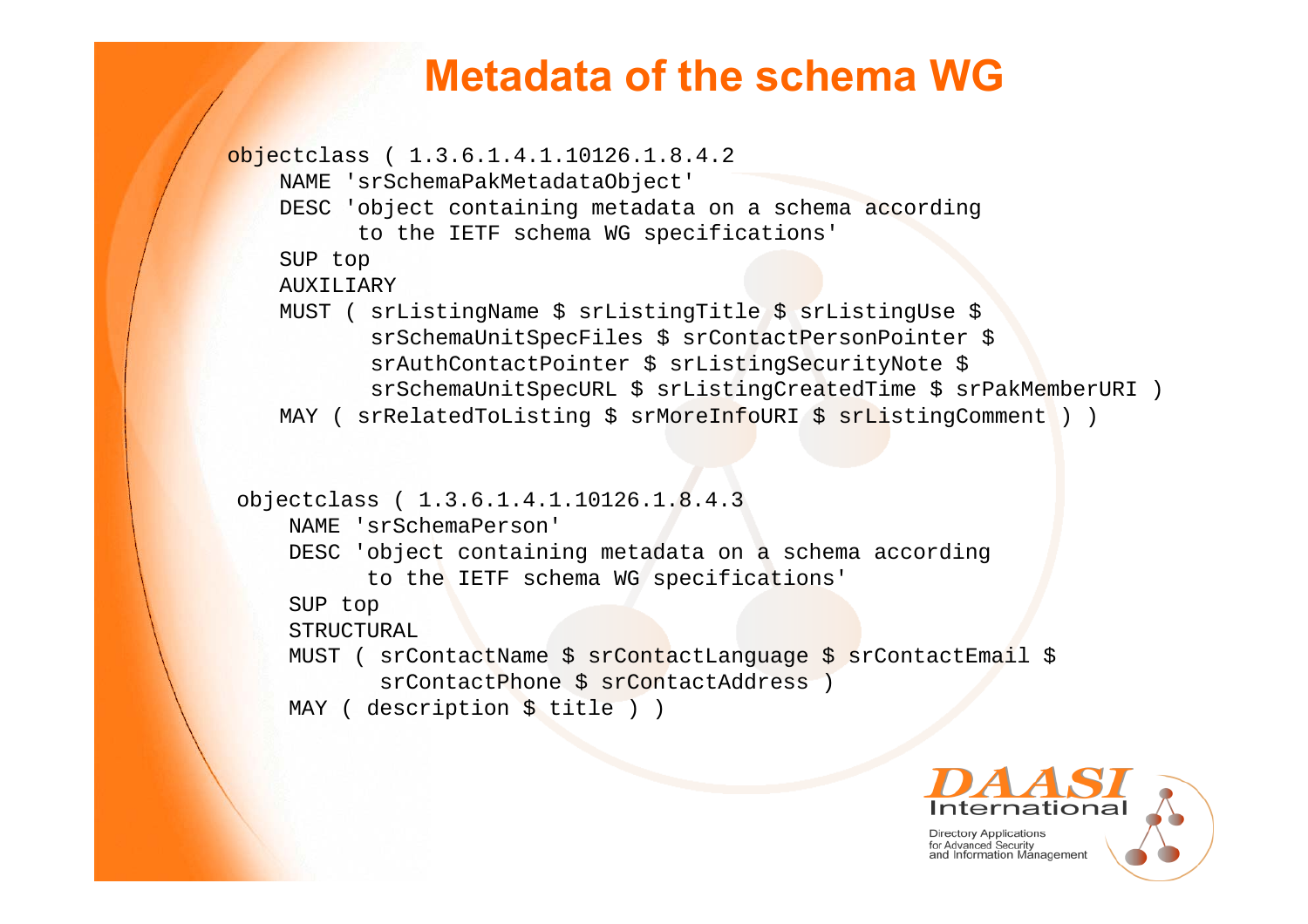#### **LDAP schema elements of RFC 2927 and their LDAP representation**

```
( 1.3.6.1.4.1.1466.101.120.17 
    NAME 'ldapSchemas'
   SYNTAX 1.3.6.1.4.1.1466.115.121.1.56 USAGE directoryOperation )
```

```
( 1.3.6.1.4.1.1466.115.121.1.56 
   DESC 'LDAP Schema Definition' )
```
Values in this syntax are represented according to the following BNF:

```
LdapSchema = "("numericoid whsp
[ "NAME" qdescrs ]
 [ "OBSOLETE" whsp ]
[ "IMPORTS" oids ]
[ "CLASSES" oids ]
[ "ATTRIBUTES" oids ]
[ "MATCHING-RULES" oids ]
[ "SYNTAXES" oids ]
whsp ")"
```

```
attributetype ( 1.3.6.1.4.1.10126.1.11.3.1
    NAME 'srLdapSchemas'
   DESC 'user attribute for storing ldap schema definitions'
    SYNTAX 1.3.6.1.4.1.1466.115.121.1.56 SINGLE-VALUE )Internationa
```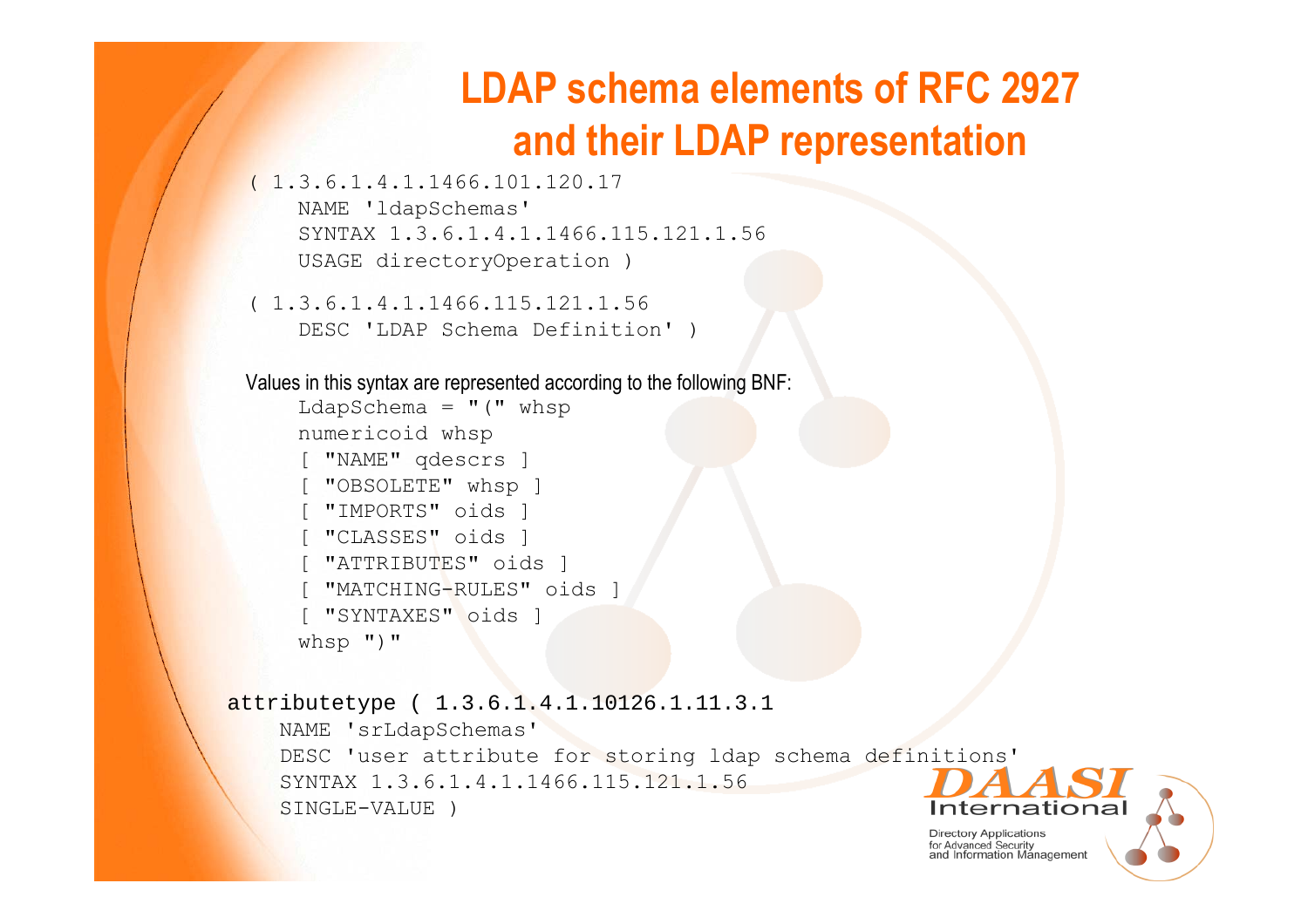#### **RFC 2927 contd.**

```
attributetype ( 1.3.6.1.4.1.10126.1.11.3.2
    NAME 'srLdapAttributeTypes'
    DESC 'user attribute for storing ldap attribute type definitions'
    EQUALITY objectIdentifierFirstComponentMatch
    SYNTAX 1.3.6.1.4.1.1466.115.121.1.3 )
```

```
AttributeTypeDescription ="(" whsp
   numericoid whsp \qquad \qquad ; AttributeType identifier
    [ "NAME" qdescrs ] \qquad \qquad ; name used in AttributeType
    [ "DESC" qdstring ] \qquad \qquad ; description
    [ "OBSOLETE" whsp ]
    [ "SUP" woid ] \qquad \qquad ; derived from this other
                                 ; AttributeType
    [ "EQUALITY" woid ; Matching Rule name
    [ "ORDERING" woid ; Matching Rule name
    [ "SUBSTR" woid ] ; Matching Rule name
    [ "SYNTAX" whsp noidlen whsp ] ; see section 4.3
    [ "SINGLE-VALUE" whsp ] ; default multi-valued
    [ "COLLECTIVE" whsp ] ; default not collective
    [ "NO-USER-MODIFICATION" whsp ]; default user modifiable
    [ "USAGE" whsp AttributeUsage ]; default userApplications
   whsp ")
```
**Directory Applications** for Advanced Security<br>and Information Management

Internationa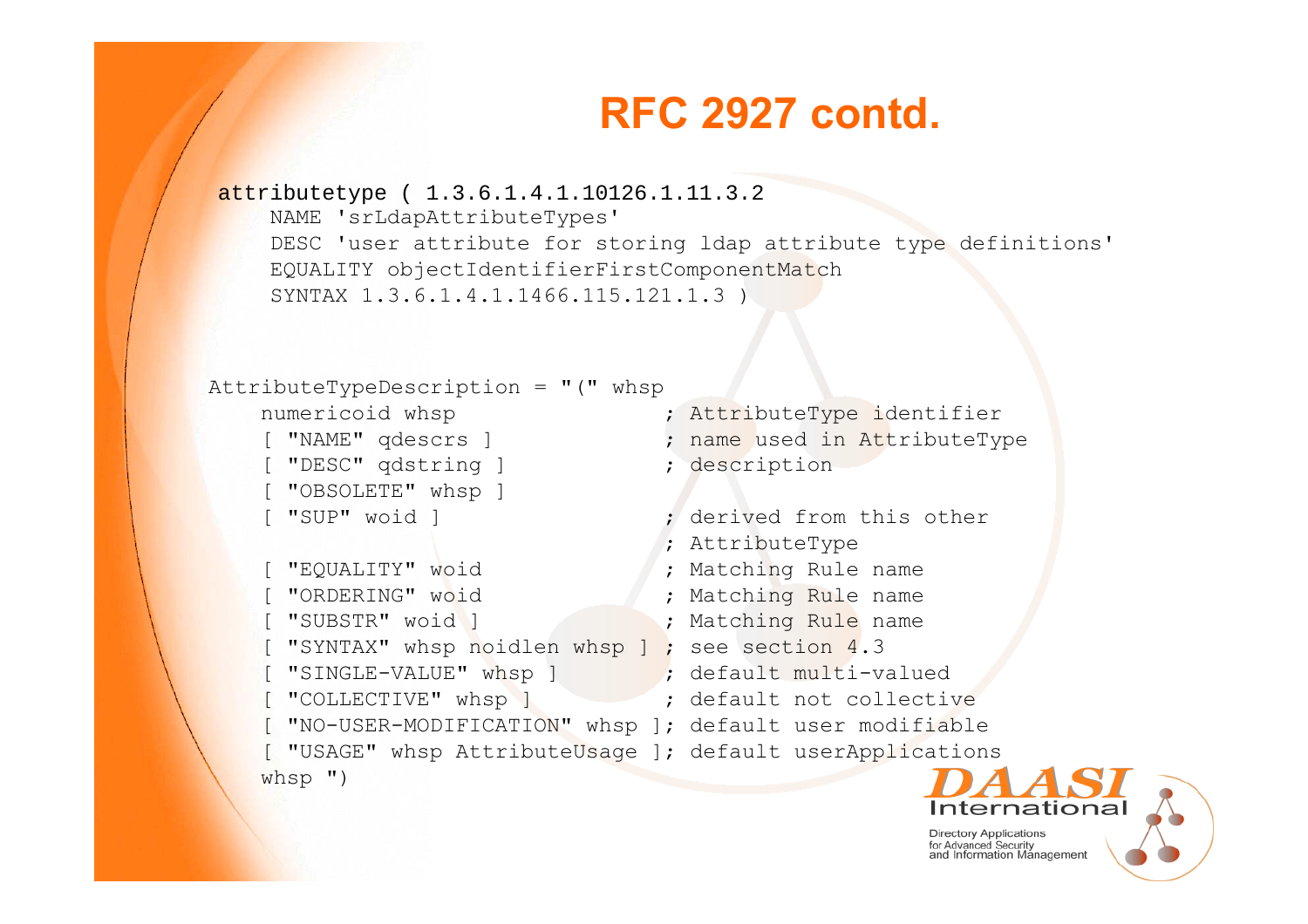#### **Schema for storing schema element definitions**

```
attributetype ( 1.3.6.1.4.1.10126.1.13.3.9
    NAME 'SRldapSyntaxPointer'
    DESC 'DN Pointer to an entry containing information about an
         LDAP syntax'
    EQUALITY distinguishedNameMatch
    SYNTAX 1.3.6.1.4.1.1466.115.121.1.12SINGLE-VALUE )
objectclass ( 1.3.6.1.4.1.10126.1.13.4.1
     NAME 'srLdapSchemaObject'
    DESC 'LDAP Schema definition'STRUCTURALMUST ( cn $ srLdapSchemas )
    MAY ( srLdapObsolete $ srLdapSyntaxPointer $
          srLdapSchemaDescriptor $ srLdapSchemaImports $
          srLdapOcPointer $ srLdapAttributeTypePointer $
          srLdapMatchingRulePointer )
objectclass ( 1.3.6.1.4.1.10126.1.13.4.2
    NAME 'srLdapElementObject'
    DESC 'toplevel objectclass of each LDAP schema object'
    ABSTRACT MAY ( srLdapElementDescriptor $ srLdapElementRdnDescriptor $
          srLdapElementDescription $ srLdapObsolete $ cn ) )
```
**Directory Applications** for Advanced Security and Information Management

Internationa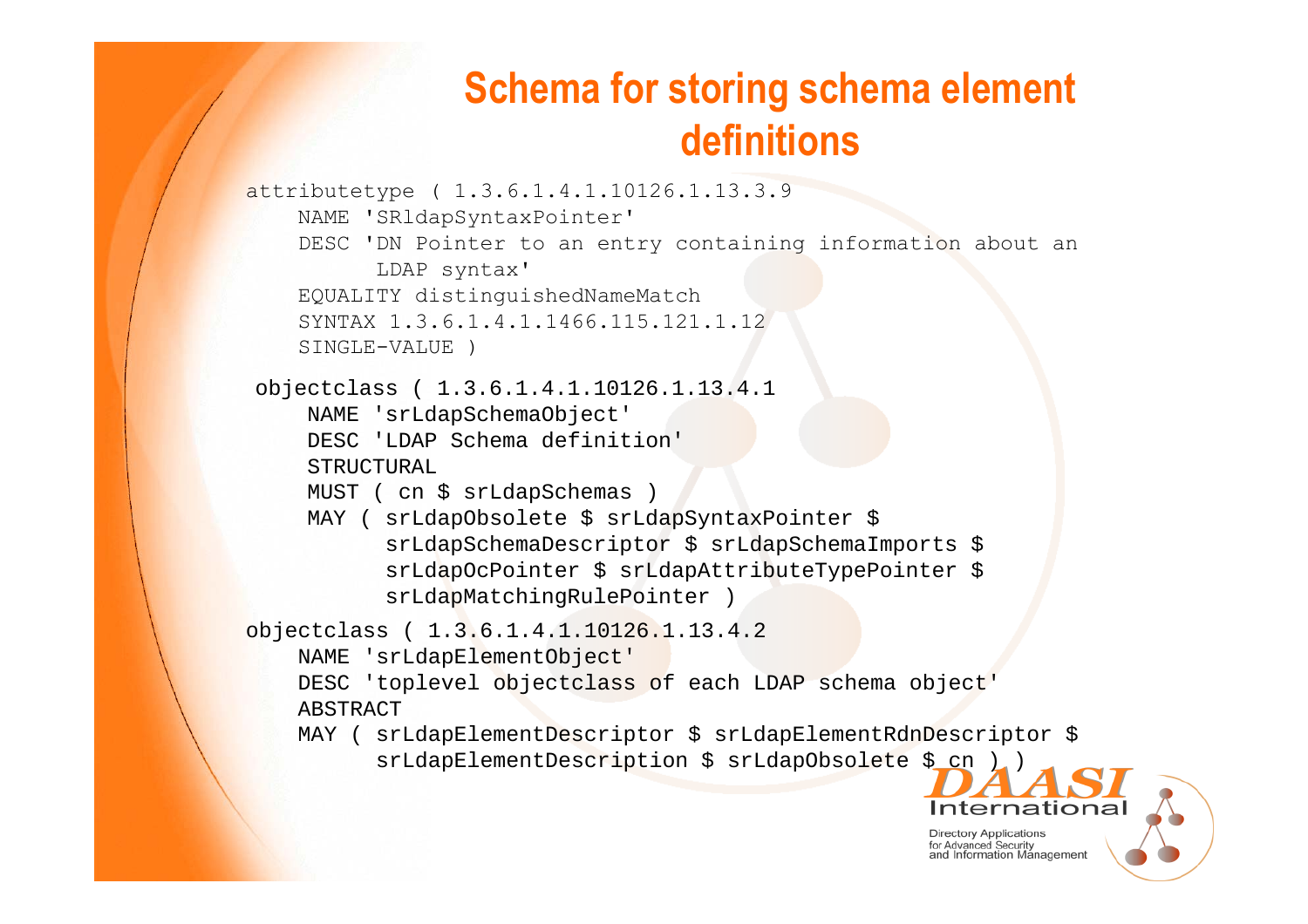#### **Schema for storing schema element definitions contd.**

```
objectclass ( 1.3.6.1.4.1.10126.1.13.4.3
    NAME 'srLdapAttributeType'
   DESC 'LDAP Attribute Type definition'
    SUP srLdapElementObject
    STRUCTURAL
   MUST ( srNumericOid $ srLdapAttributeTypes
   MAY ( srLdapSup $
           srLdapEqualityMatchingRulePointer $
           srLdapSubstrMatchingRulePointer $
           srLdapOrderingMatchingRulePointer $
           srLdapSyntaxPointer $
           srLdapAttributeTypeUpperBound $
           srLdapSingleValue $
           srLdapCollective $
           srLdapNoUserModification $
           srLdapAttributeTypeUsage ) )
```
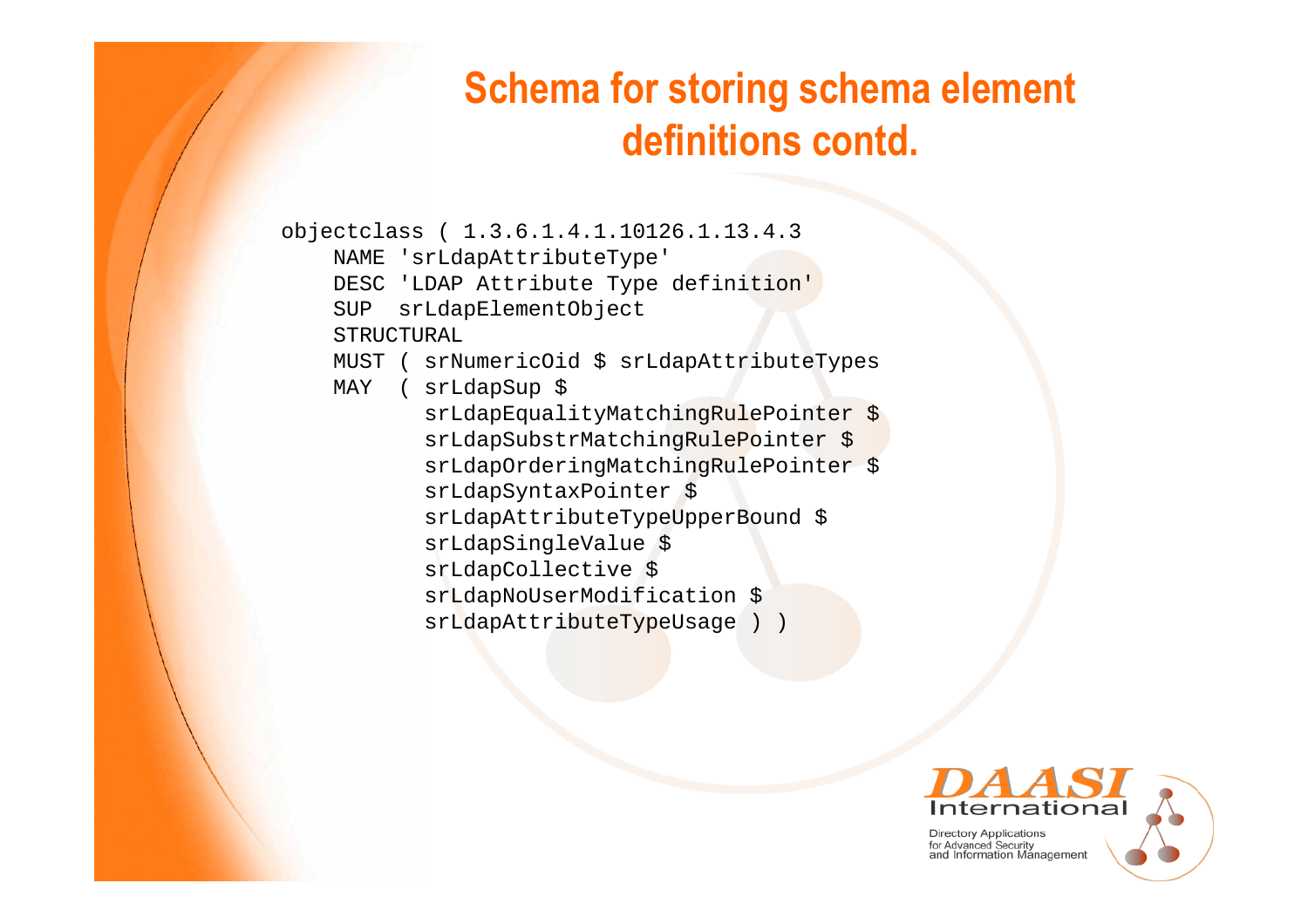#### **Additional metadata**

```
objectclass ( 1.3.6.1.4.1.10126.1.14.4.1
    NAME 'srLdapAdditionalMetadataObject'
   DESC 'additional metadata provided for schema registry entries'
   AUXILIARYMAY ( srlistingInformalComment $ SRreferencePointer $
           srSyntaxOK $ srOidOK ) )
```
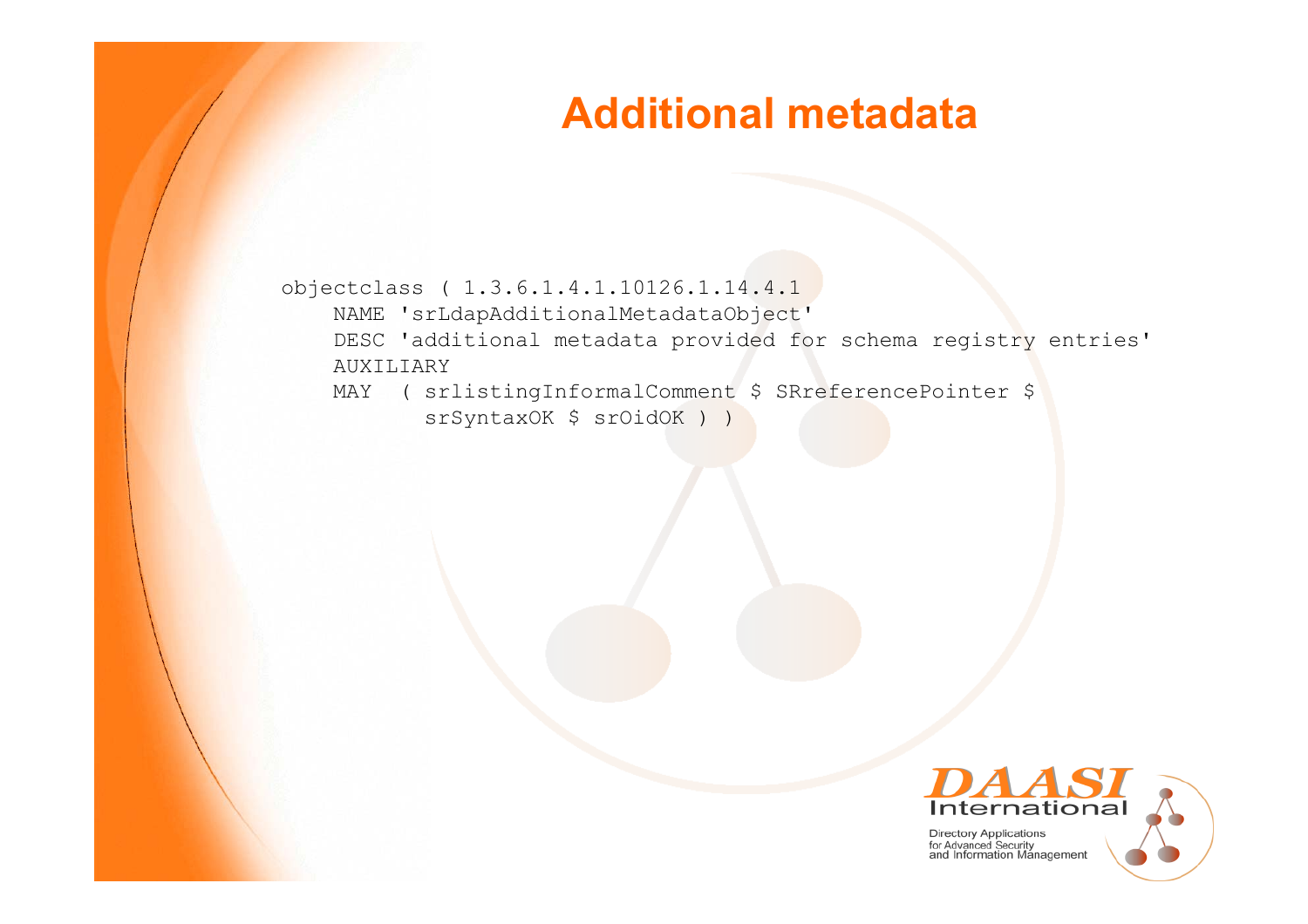#### **Additional schema for the DIT**

```
objectclass ( 1.3.6.1.4.1.10126.1.8.4.4
    NAME 'srLdapSchemaNodeObject'
    DESC 'structural objectclass for a schema toplevel node'
    STRUCTURALMUST cn
    MAY ( srListingName $ srListingTitle $ srLdapSchemaDescriptor $
           srLdapSchemaVersions $ srLdapSchemaNewestVersion $ dcSubject $
           description) 
  objectclass ( 1.3.6.1.4.1.10126.1.12.4.1
       NAME 'srOidObject'
      DESC 'Information about an ASN.1 Object Identifier'
      SUP top
      STRUCTURAL
```

```
MUST ( srOc $ srNumericOid )
```

```
MAY ( displayName $ description $ labeledURI $ mail $
      postalAddress $ srOidAuthName $ telephoneNumber ) )
```
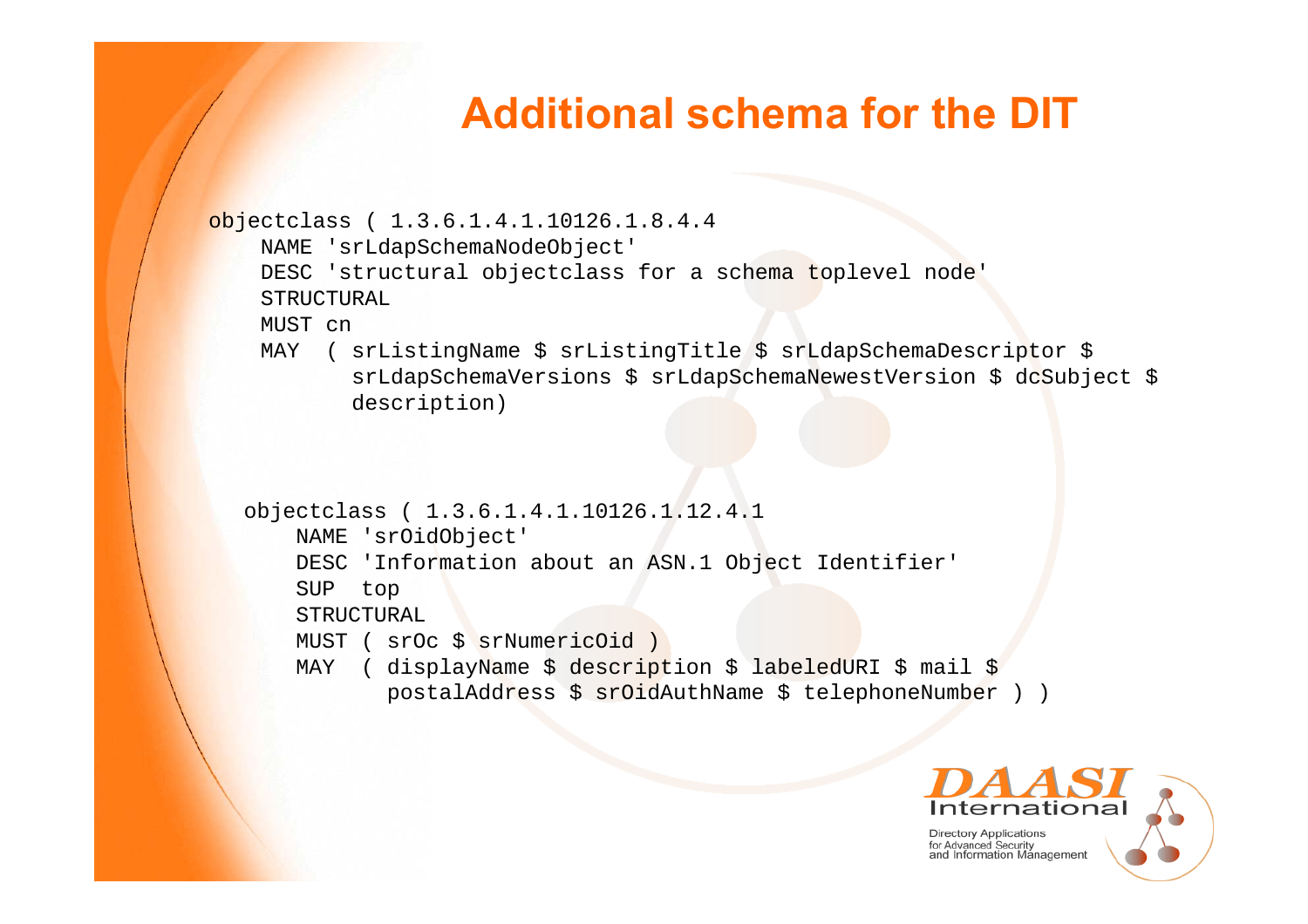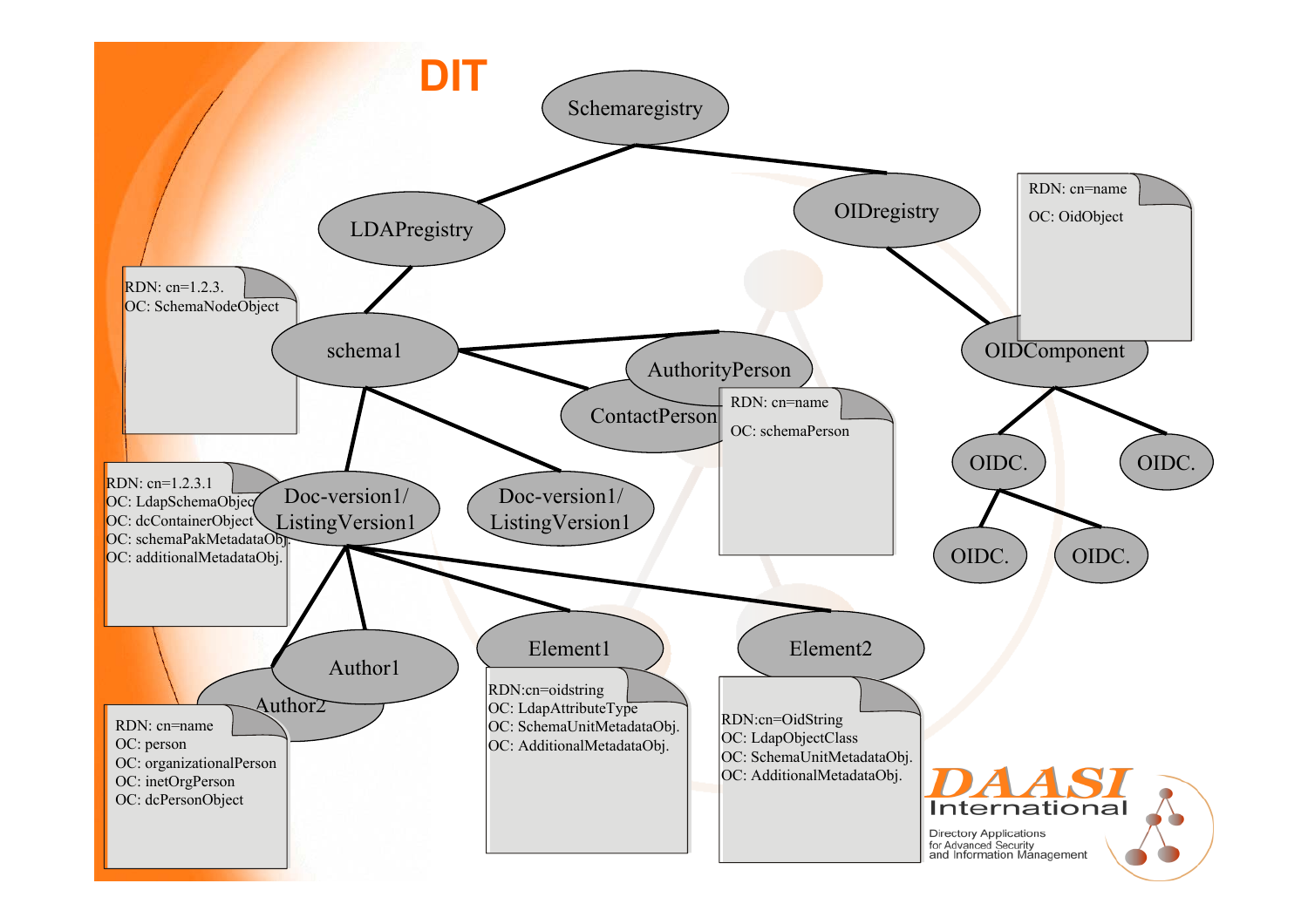#### **Workflow**



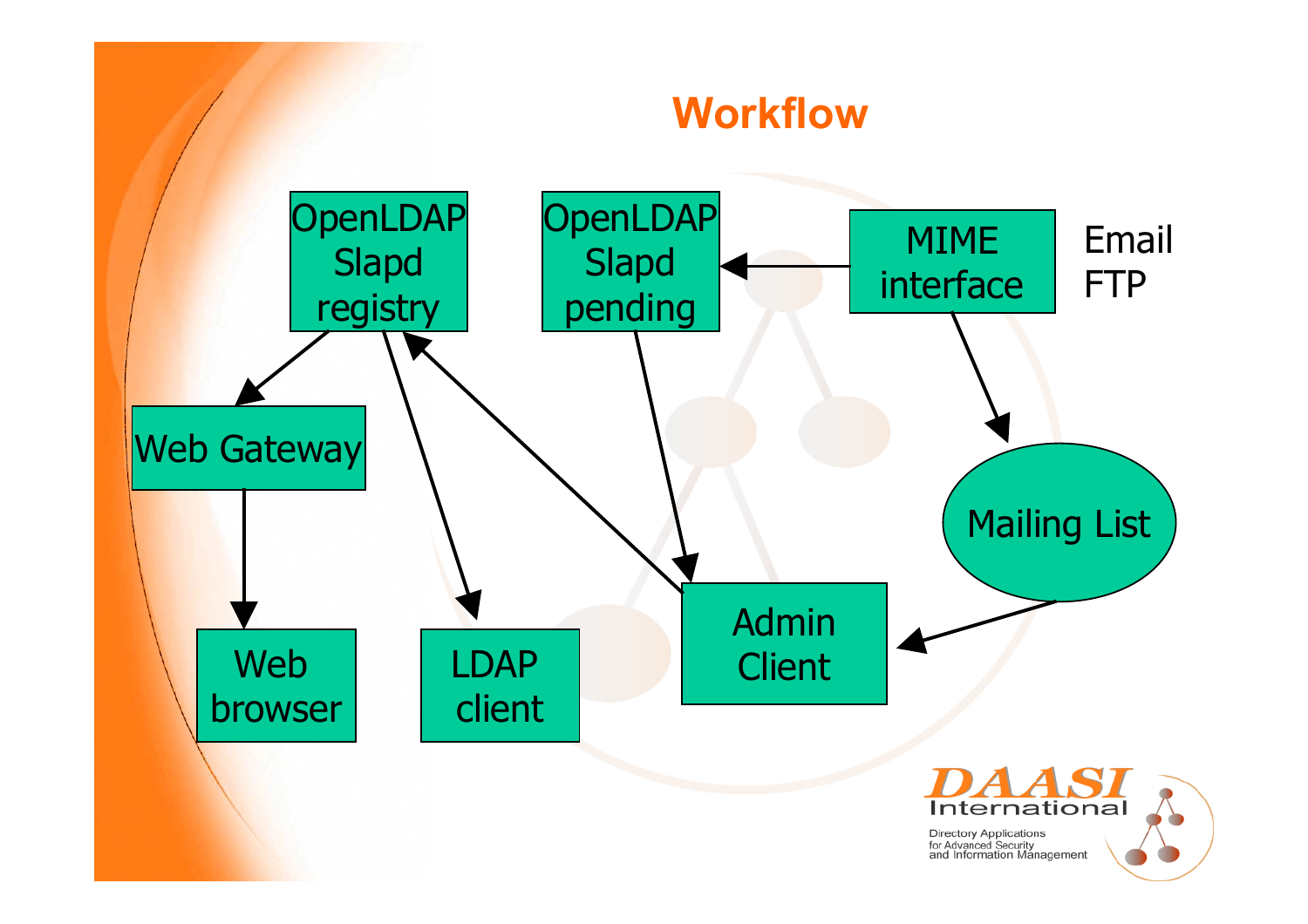### **Business Modell**

- $\triangleright$  After the project there has to be a funding modell for running the registry
- $\triangleright$  Either Organisations pay for registring their schema
- **▶ Or users pay for retrieving schema** information
- ¾ Or Organisations just sponsor the registry
- $\triangleright$  It shouldn't be too costly to run the service
- ¾ Untill a solution is found DAASI will run it on ist own costs